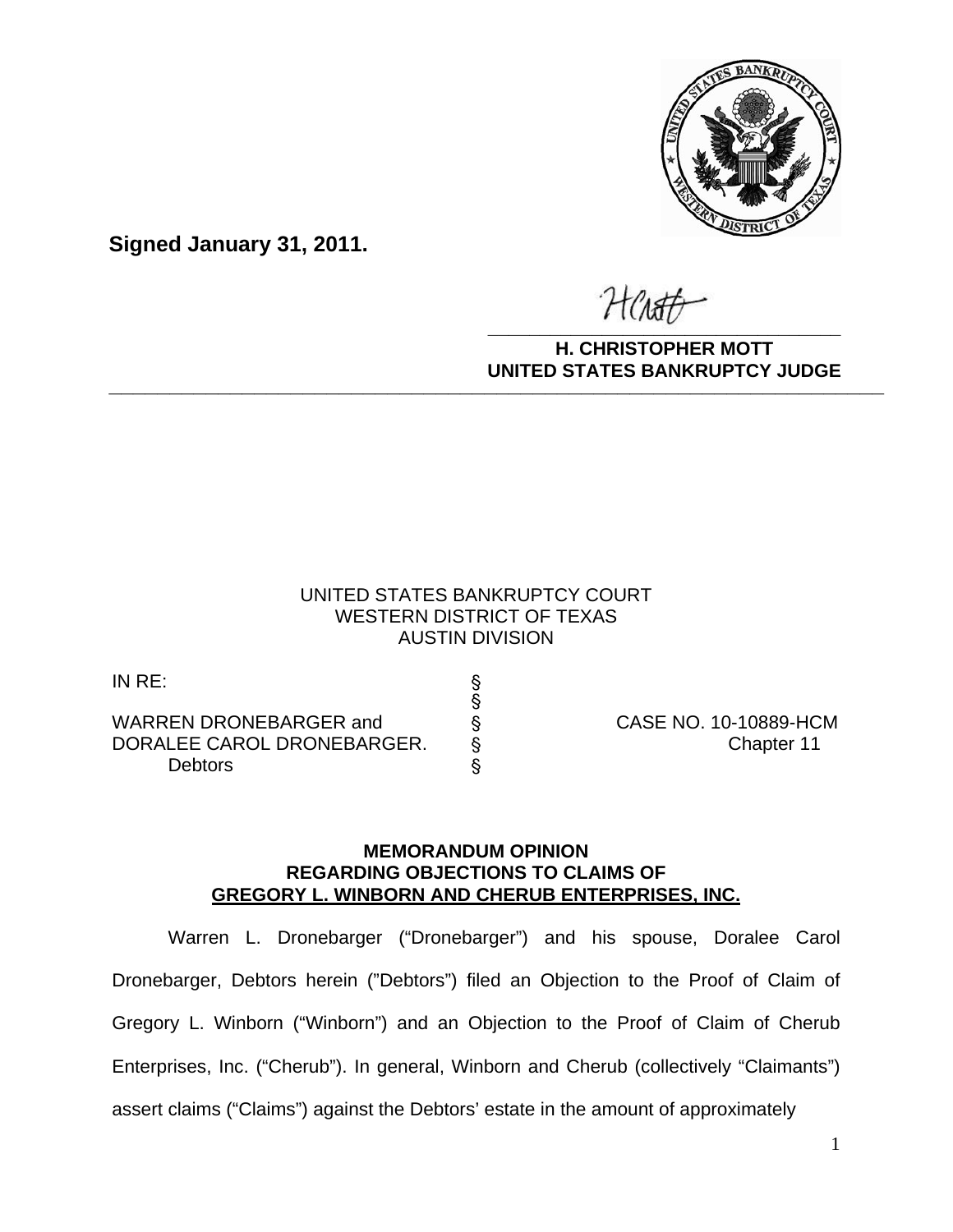\$519,130 based on a final judgment rendered by the state court in favor of Claimants against Debtor Dronebarger arising out of a lease guaranteed by Dronebarger. The Debtors' primary objections to the Claims are based on 11 U.S.C. §502(b)(6), a Bankruptcy Code provision which "caps" (or limits) damage claims against a bankruptcy estate resulting from termination of a real property lease.

On December 13, 2010, the Court conducted a hearing on the Debtors' objections to the Claims ("Objections"). The Court has considered and weighed the evidence, exhibits, pleadings, briefs, arguments of counsel, the record and legal authorities. The Court concludes for the reasons set forth herein, that the Objections to the Proofs of Claims based upon 11 U.S.C. §502(b)(6) must be denied. The Court also concludes that Claimants are entitled to only "one satisfaction" (or "one recovery") from the bankruptcy estate based on the two Proofs of Claims.

The Court has jurisdiction over the Objections under 28 U.S.C. §§157 and 1334, and this is a core proceeding pursuant to 28 U.S.C. §157(b)(2)(B). This Memorandum Opinion constitutes the Court's findings of fact and conclusions of law in accordance with Rules 7052 and 9014 of the Federal Rules of Bankruptcy Procedure (Bankruptcy  $Rules$ ").<sup>1</sup>

 $1$  The Court requested both parties to submit proposed Findings of Fact and Conclusions of Law with respect to the Objections, prior to the Court issuing a ruling on the Objections. The Court has specifically and individually considered each finding of fact and conclusion of law, and the findings and conclusions set forth in this Opinion are those reached independently by the Court after careful consideration of the evidence, record and applicable law.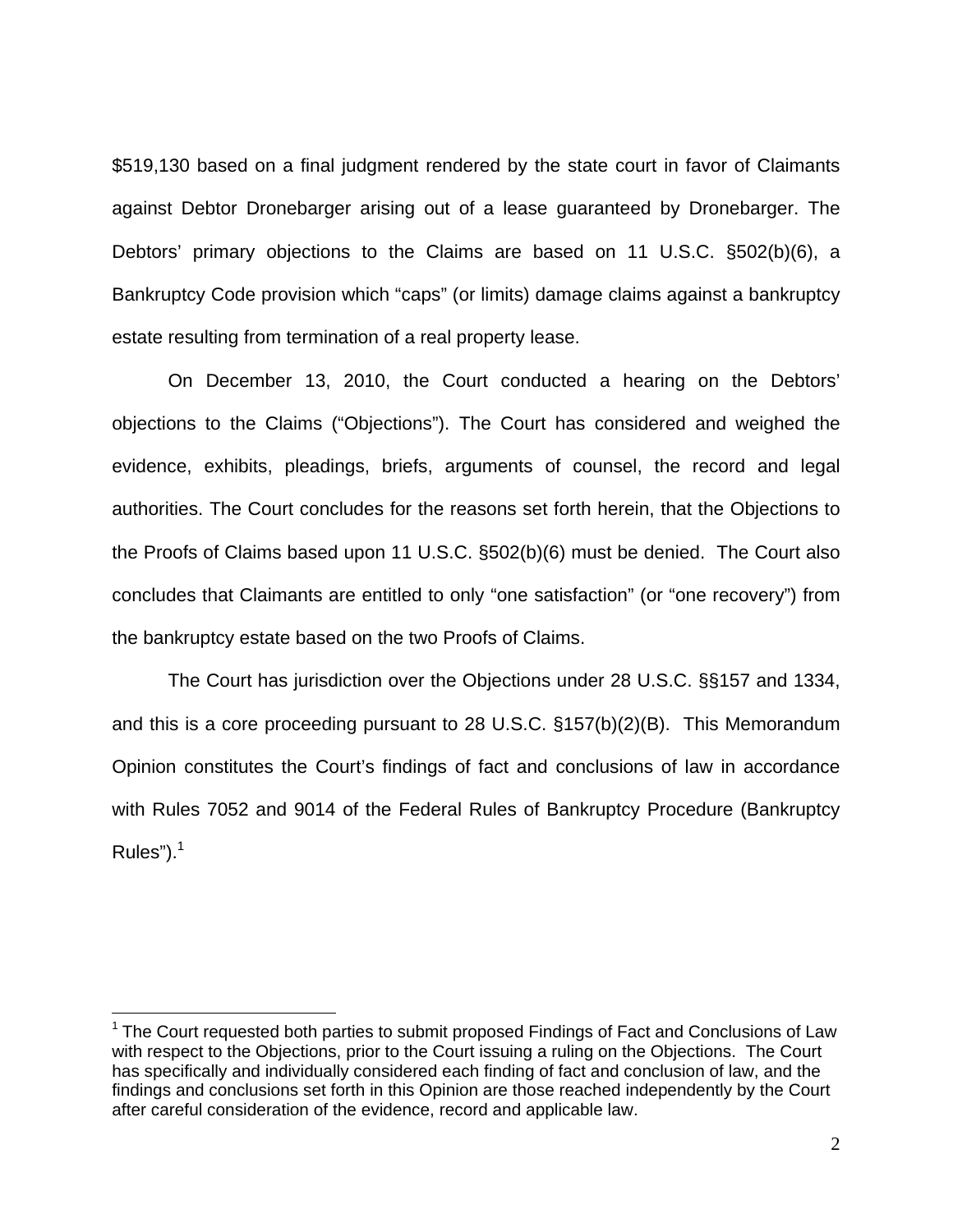#### **I. FACTUAL AND PROCEDURAL BACKGROUND**

 On April 2, 2010, the Debtors filed a voluntary petition under Chapter 11 of the Bankruptcy Code.

 Through a series of transactions, Debtor Dronebarger became obligated to Claimants as a guarantor of a commercial real property lease and sublease. Claimant Winborn, as tenant and lessee, entered into a ground lease ("Prime Lease") dated June 1, 1998 with Nations Bank N.A., predecessor to Austin Trust Company, as Prime Lessor. The Prime Lease was for two lots located in downtown Austin, Texas, where a moveable commercial building was constructed to operate as a bar or restaurant (the "Property"). Winborn, as sublessor, then immediately entered into a Sublease Agreement dated February 1998 (the "SubLease") with Johnny A. Entertainment, Inc. ("JAE"), as sublessee, for the Property. In general, under the SubLease, JAE assumed all obligations of Winborn under the Prime Lease and owed certain other obligations to Winborn. Subsequently, by Assignment and Assumption of Sublease Agreement dated November 2, 1999, JAE assigned all its obligations under the SubLease to Millennium, Inc. ("Millennium").

 Thereafter in February 2002, Debtor Dronebarger entered the picture. Niteclubs Enterprises Inc. ("Niteclubs"), acting through its President Dronebarger, executed an Assignment and Assumption of Sublease Agreement and Letter of Agreement dated February 12, 2002 ("Assignment") with Millennium. In general, under the Assignment, all of the obligations of Millennium under the SubLease were assigned to Niteclubs as sublessee, Niteclub assumed all obligations under the SubLease as sublessee, and payments under the SubLease were directed to be made by Niteclubs to Claimant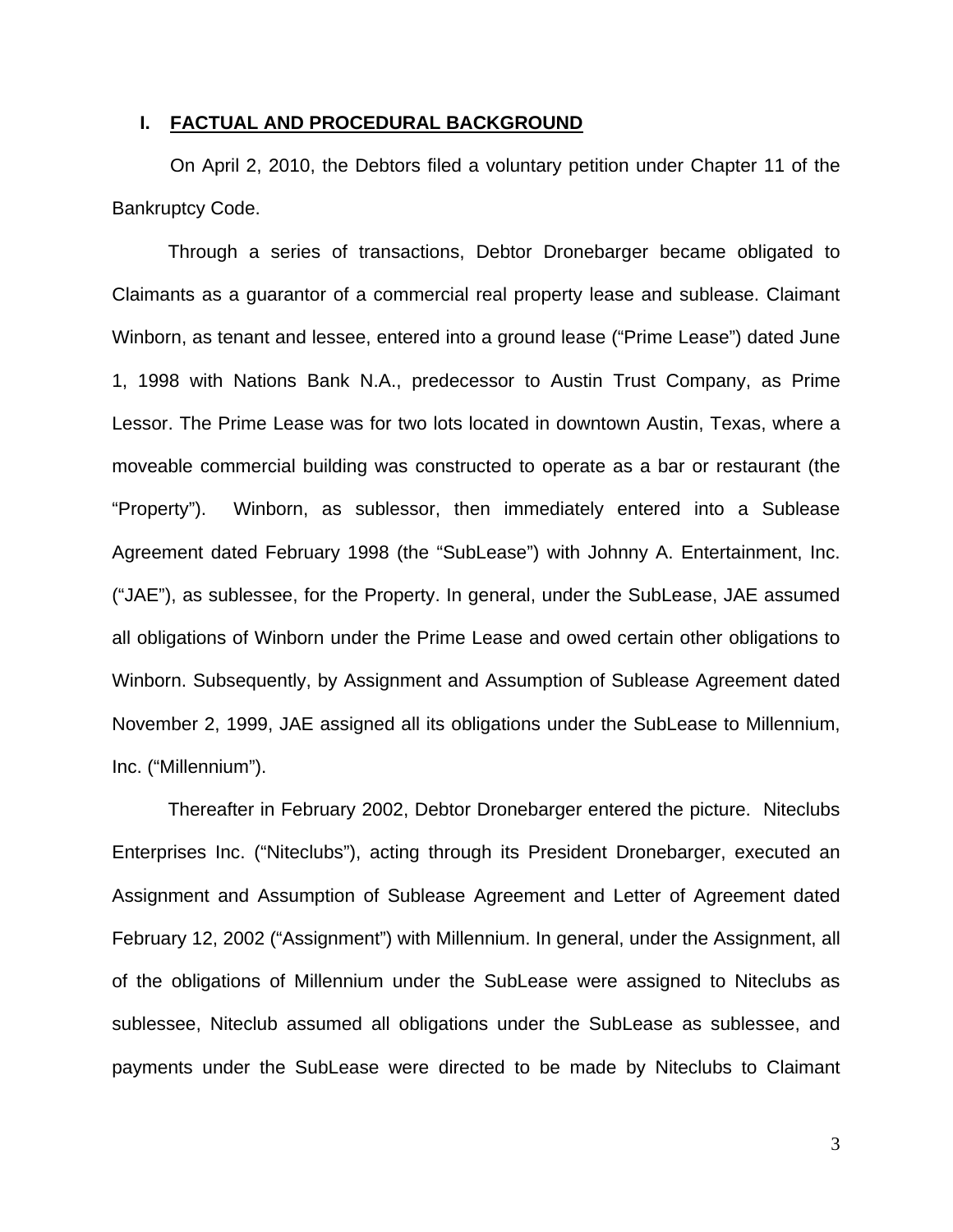Cherub. At the same time, on February 12, 2002, Dronebarger individually executed a Guaranty of SubLease (the "Guaranty"), whereby Dronebarger personally guaranteed all obligations of Niteclubs (as sublessee) under the SubLease and related agreements.

 The SubLease, which was assumed by Niteclubs and personally guaranteed by Dronebarger, also required the sublessee (Niteclubs) to comply with and perform all obligations which the sublessor (Claimant Winborn), as tenant, owed to the Prime Lessor (Nations Bank, predecessor to Austin Trust Company) under the Prime Lease. Further, pursuant to the Assignment, Niteclubs assumed (and Dronebarger guaranteed) all obligations owed by the sublessee under the SubLease, which included the same obligations to Claimant Winborn which Winborn, as Tenant, owed to the Prime Lessor under the Prime Lease. The SubLease assumed by Niteclubs was also subject and subordinate to the terms of the Prime Lease.

 The lease term (i.e., length) of the Lease and the SubLease were the same. Section 3.1 of the Prime Lease provided for a 60 month (5 year) lease term, and such lease term ran concurrently with the SubLease, according to section 1.01 of the SubLease (which provides that upon termination of the Prime Lease, the SubLease will terminate). It was undisputed that the lease term under the Prime Lease commenced on June 1, 1998, and both the Prime Lease and SubLease expired 5 years later on June 1, 2003. No evidence was provided to the Court (and no parties suggested) that the lease term was extended or renewed beyond June 1, 2003, or that the lease term was terminated prior to June 1, 2003.

 Upon Niteclubs' execution of the Assignment in February 2002, Niteclubs assumed the remaining balance (approximately 16 months) of the original 5 year lease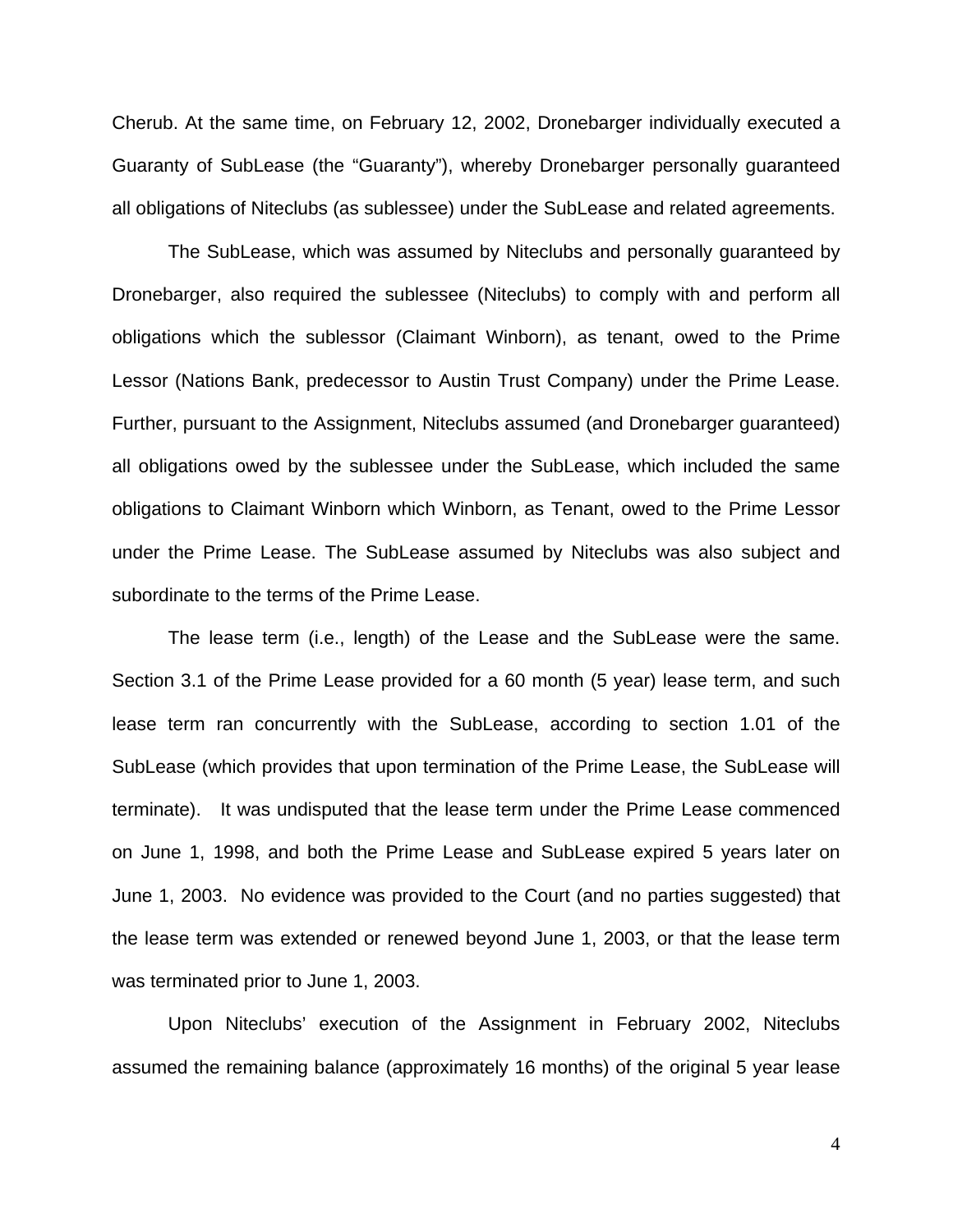term for the Property. As a result, Niteclubs' SubLease term expired on June 1, 2003. Further, the Final Judgment entered by the State Court in the litigation between the parties described below, reflects that under the Prime Lease, SubLease, and Assignment, all lease terms were in effect "through June 1, 2003".

 Section 23.3 of the Prime Lease also contains a "No Surrender" clause, which provides that no act by landlord or tenant shall be construed as acceptance of any "surrender" of the Property by tenant or as any termination of the lease by the landlord, unless written notice of such intention signed by landlord is given to tenant. No evidence was provided to the Court, and it is apparently not disputed, that Claimants (or the Prime Lessor for that matter): (a) ever provided any written notice accepting any surrender of the Property by Niteclubs; or (b) ever provided any written termination of the Prime Lease, as set forth in section 23.3 prior to the expiration on June 1, 2003 of the stated lease term. The conclusion that there was no early surrender or early termination of the term of the Prime Lease and corresponding SubLease is also buttressed by the State Court's finding in the Final Judgment that all lease terms were in effect "through June 1, 2003"—the stated lease term under the Prime Lease and corresponding SubLease.

 As stated above, in February 2002, pursuant to the Assignment and related documents, Niteclubs assumed the SubLease and the Tenant's obligations under the Prime Lease. The obligations assumed by Niteclubs and guaranteed by Dronebarger included those set forth in section 17.1 of the Prime Lease. Section 17.1 of the Prime Lease contains the following provision regarding responsibility to repair and restore any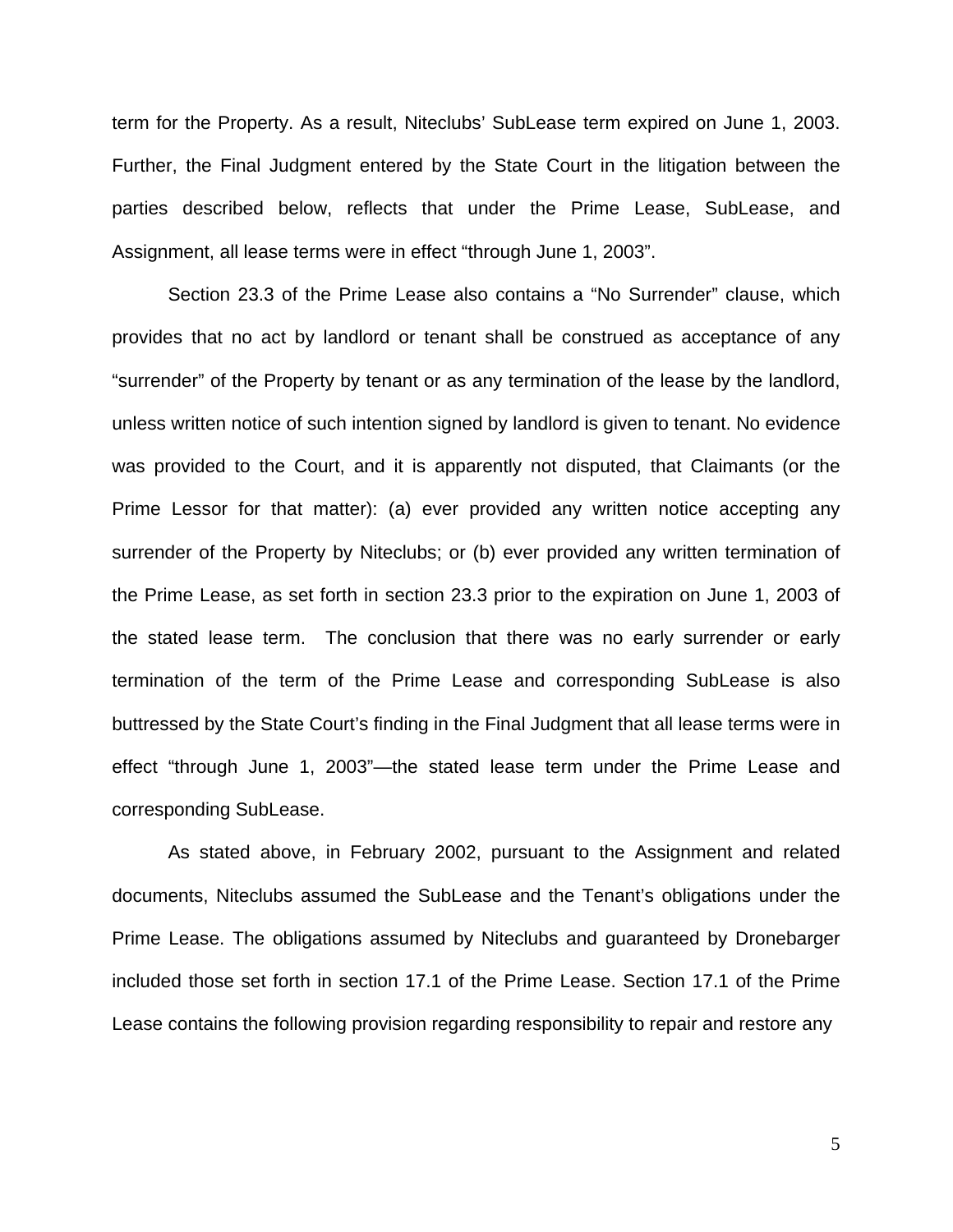damage to the Property:

Restoration. If the Building is damaged or rendered totally or partially untenable by fire or other casualty, Tenant will repair or restore the Building to its condition prior to such fire or casualty *within six (6) months of the date of such fire or casualty. Such casualty occurrence will not terminate this Lease* or result in any abatement of Rent. The proceeds of the pertinent insurance policy or policies, hereinabove mentioned, shall be applied to the cost of repairing or restoring the Building, and Tenant shall pay the balance, if any, of the cost of repairing or restoring same (emphasis added).

 The obligations assumed by Niteclubs and guaranteed by Dronebarger also included the obligations set forth in section 3.02 of the SubLease, which contains the following provision:

 Surrender of the Premises. At the termination of this Sublease, by lapse of time or otherwise, Sublessee [Niteclubs] shall deliver the Premises to Sublessor [Winborn] in as good a condition as on the Commencement Date, excepting only wear and tear.

 In July 2002, disaster struck. On July 9, 2002, the building on the Property apparently suffered damage during a storm and a portion of the building roof collapsed. Niteclubs was obligated to repair or reconstruct such damage or repair the Property within 6 months— i.e., by January 9, 2003--under the above cited section 17.1 of the Prime Lease. Apparently Niteclubs began to reconstruct and repair the building on the Property. However, Niteclubs stopped its efforts, allegedly due to disputes with Claimants over insurance settlement proceeds. In any event, it is undisputed that Niteclubs did not repair or restore the building on the Property by January 9, 2003.

 Soon thereafter, the parties began a bitter, multi-year dispute over the Prime Lease, SubLease, Assignment, Guaranty, insurance and related transactions in State Court. In 2003, Niteclubs filed suit against Claimants Winborn and Cherub in the 126<sup>th</sup>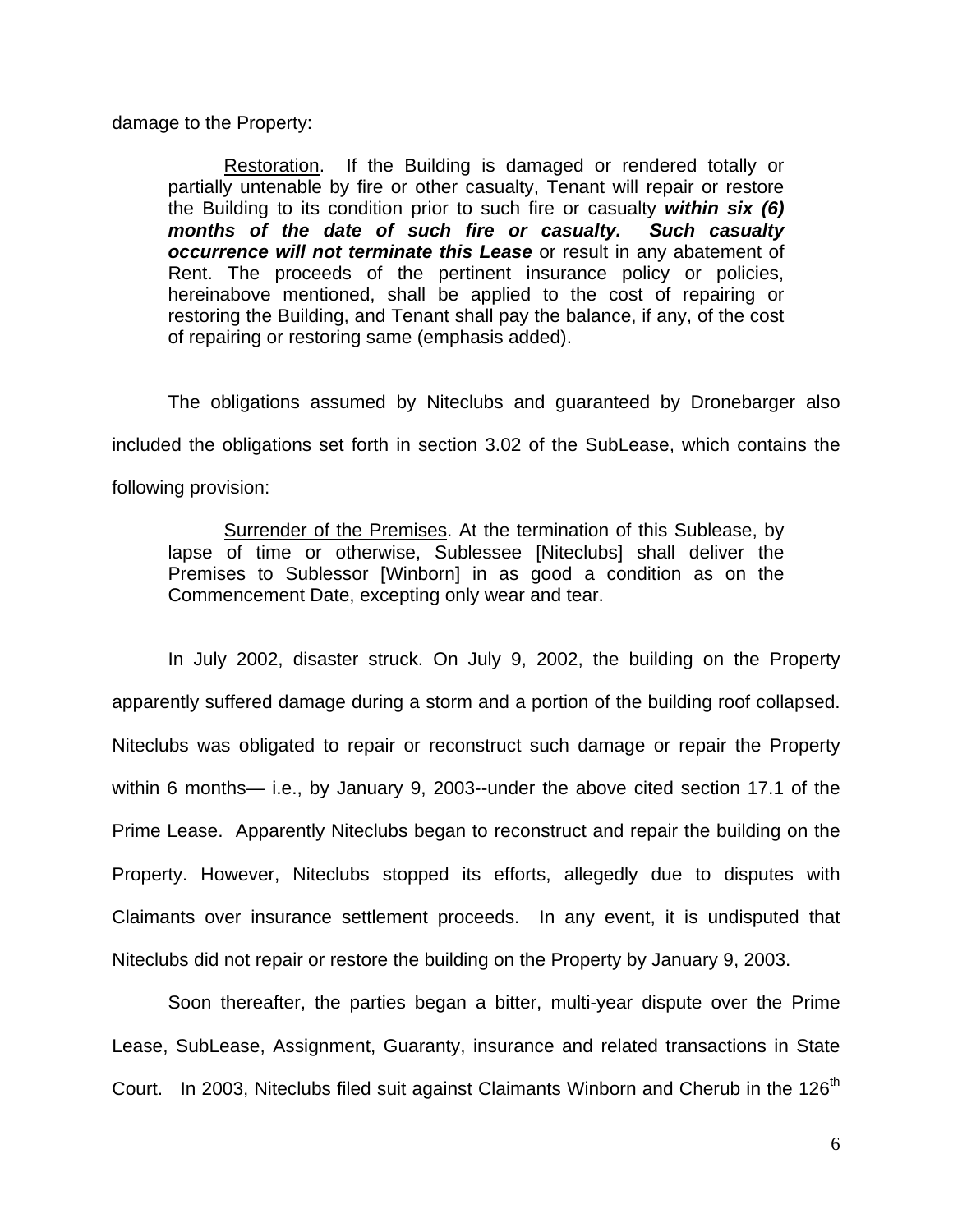District Court of Travis County Texas, cause no. GN 301009 (herein "State Court"). Winborn and Cherub counterclaimed against Niteclubs, and sued Debtor Dronebarger as a third-party defendant based on his Guaranty of Niteclubs' obligations. Declaratory relief as well as monetary relief was requested by the parties.

 From August 3rd through 5th, 2009, the suit was tried before a jury. At the close of evidence, the State Court granted Claimants' motion for directed verdict. On December 18, 2009, the State Court entered a final judgment (herein "Final Judgment").

 The Final Judgment denied all causes of action and relief sought by Niteclubs and Dronebarger against Claimants, and granted all causes of action and relief that Claimants sought against Niteclubs and Dronebarger. The Final Judgment awarded Claimants a judgment against Niteclubs and Dronebarger (based on his Guaranty), jointly and severally, of \$251,000 in actual damages (which was stipulated to by the parties); \$185,000 in attorneys fees; costs; pre-judgment and post-judgment interest; and declaratory relief.

 The Final Judgment entered by the State Court was appealed by Niteclubs and Debtor Dronebarger, but no stay was obtained pending the appeal. Claimants filed abstracts and amended abstracts of judgment based on the Final Judgment. The Debtors then filed this Chapter 11 case on April 2, 2010. The Court has previously granted relief from stay for the appeal of the Final Judgment to proceed in the State Court judicial system. The appeal of the Final Judgment was pending at the time this Court conducted a hearing on the Debtors' Objections to the Claims in this bankruptcy case.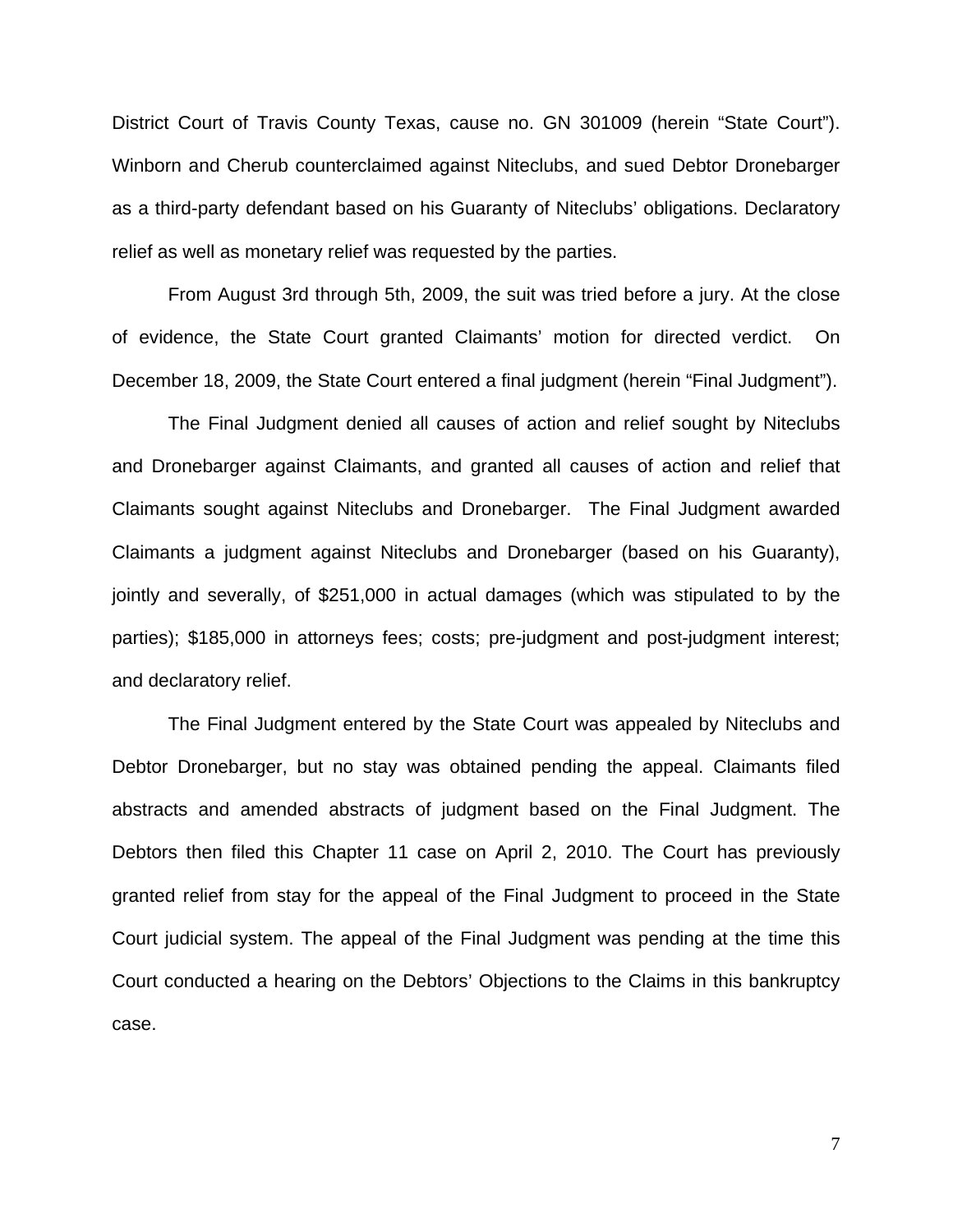The two Proofs of Claim (herein "Claims") filed by Claimants Winborn and Cherub in this bankruptcy case are identical. Both Claims assert a claim in the amount of at least \$519,130.84 based on the Final Judgment. According to the amended abstract of judgment attached to the Claims, the amount of the \$519,130.84 set forth in the Claims consists of (i) the \$251,000 actual damage award in the Final Judgment; (ii) the \$185,000 attorneys fees award in the Final Judgment; and (iii) \$83,130.84 based on the pre-judgment interest award in the Final Judgment.

#### **II. LEGAL ANALYSIS**

 The Debtors have filed objections to the Proofs of Claim of Claimants on two grounds: (a) the two Proofs of Claim are duplicative and Claimants should only have one recovery; and (b) all or a portion of the Final Judgment forming the basis for the Proofs of Claim are for rent, and thus the amount of the Claims should be reduced or "capped" under 11 U.S.C. §502(b)(6).

#### **A. Are the Claims Duplicative?**

 The first ground for the Debtors' Objections to the Proofs of Claim—that the Proofs of Claim are duplicative--is easily addressed. At the hearing on the Objections, Claimants' counsel stipulated that the Claimants are entitled to only "one satisfaction" on the two Proofs of Claim.

 Further, both Proofs of Claim are based on the Final Judgment. After examining the language in the Final Judgment and the record from the State Court trial placed into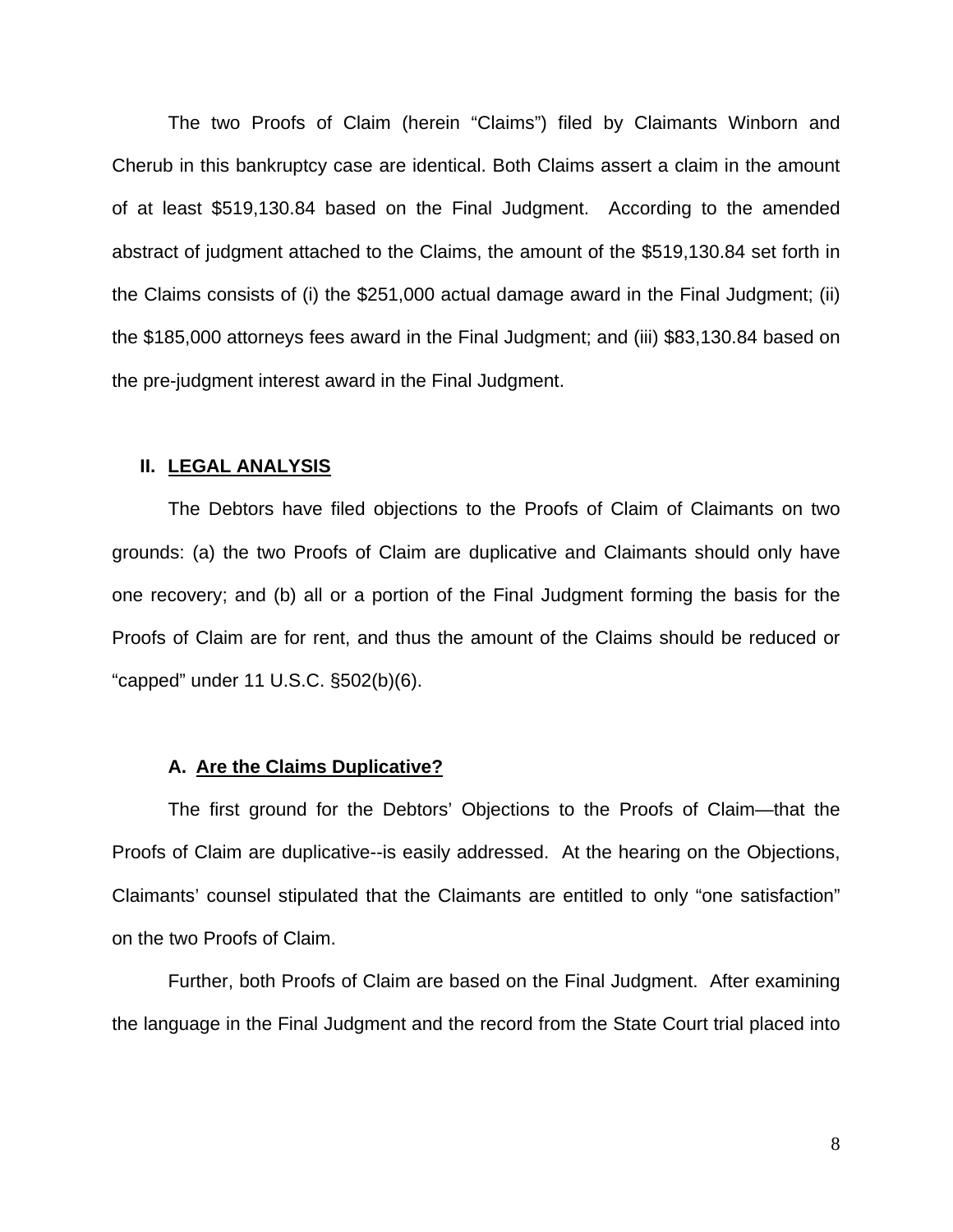evidence, this Court concludes that the State Court's award in the Final Judgment was in favor of Claimants jointly.

 Accordingly, the Court determines that Claimants are entitled to only one recovery (or one satisfaction) from the Debtors' bankruptcy estate based on the two Proofs of Claim.

# **B. Are the Claims Subject to the Damage Limitation of §502(b)(6)?**

The second ground for the Debtors' Objections to the Proofs of Claim--that

§502(b)(6) of the Bankruptcy Code limits (or "'caps") the allowable amount of the

claims—requires considerably more analysis.

Section 502(b)(6) of the Bankruptcy Code provides, in pertinent part:

(b) Except as provided in subsections  $(e)(2)$ ,  $(f)$ ,  $(g)$ ,  $(h)$  and  $(i)$  of this section, if such objection to a claim is made, the court, after notice and a hearing, shall determine the amount of such claim in lawful currency of the United States as of the date of the filing of the petition, and shall allow such claim in such amount, except to the extent that…

(6) **if** such claim is the claim of a lessor for damages *resulting from the termination of a lease* of real property, such claim exceeds-

(A) the rent reserved by such lease, without acceleration, for the greater of one year, or 15 percent, not to exceed three years, of the remaining term of such lease, following the earlier of-

(i) the date of the filing of the petition; and

(ii) the date on which such lessor repossessed, or the lessee surrendered, the leased property; plus

(B) any unpaid rent due under such lease, without acceleration, on the earlier of such dates. 11 U.S.C. § 502(b)(6) (emphasis added).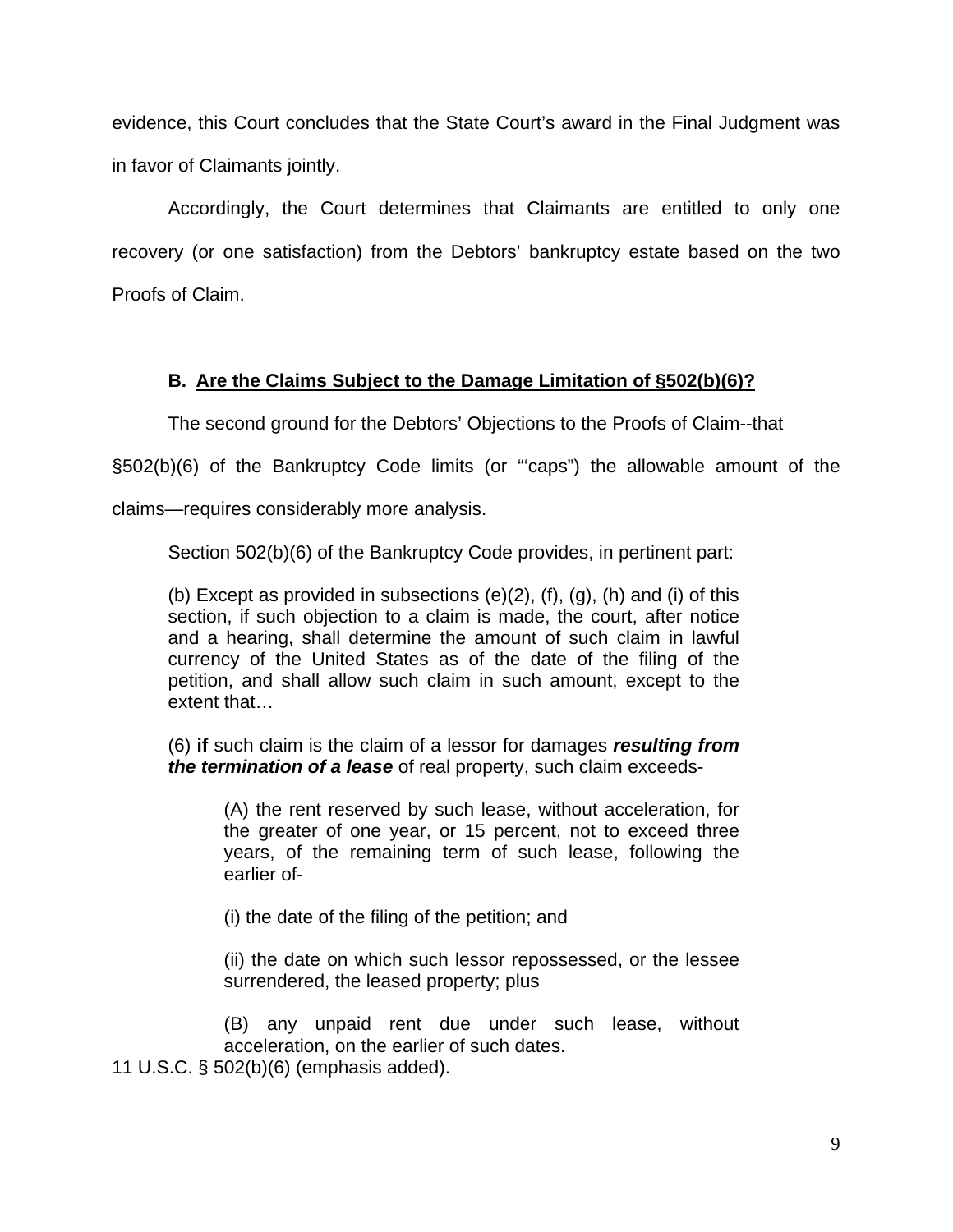## **1. Is the Final Judgment of the State Court that is on Appeal Entitled to Full Faith and Credit in this Court?**

Although not expressly raised by the parties, the Court feels compelled to address the impact of the Final Judgment of the State Court in this Court. The effect of the Final Judgment relates to several issues in this contested matter, including the burden of proof and the applicability of §502(b)(6) of the Bankruptcy Code.

 Under the Full Faith and Credit Act (28 U.S.C. §1738), this Court must give the findings of the State Court in the Final Judgment the same preclusive effect it would have in a Texas court. *In re Besing*, 981 F.2d 1488, 1494 (5th Cir.), *cert. denied*, 510 U.S. 821 (1993). Here, the Final Judgment was rendered in State Court litigation between the same parties now before this Court (Claimants and Dronebarger), the State Court expressly dealt with claims between the parties under the Prime Lease, SubLease, Assignment, Guaranty and related agreements and transactions, and there is no dispute that the State Court was a court of competent jurisdiction to enter the Final Judgment.

 The fact that the Final Judgment of the State Court is pending on appeal does not change its preclusive effect. Stated simply, "[a] case pending appeal is res judicata and entitled to full faith and credit unless and until reversed on appeal." *Fidelity Standard Life Ins. Co. v. First Nat'l Bank & Trust*, 510 F.2d 272, 273 (5th Cir. 1975).

 However, the preclusive effect does not prevent this Court from limiting the amount of damages set forth in the Final Judgment of the State Court under §502(b)(6) of the Bankruptcy Code. This is for the simple reason that the State Court did not have jurisdiction over the claims allowance process in bankruptcy and  $\S502(b)(6)$  was not and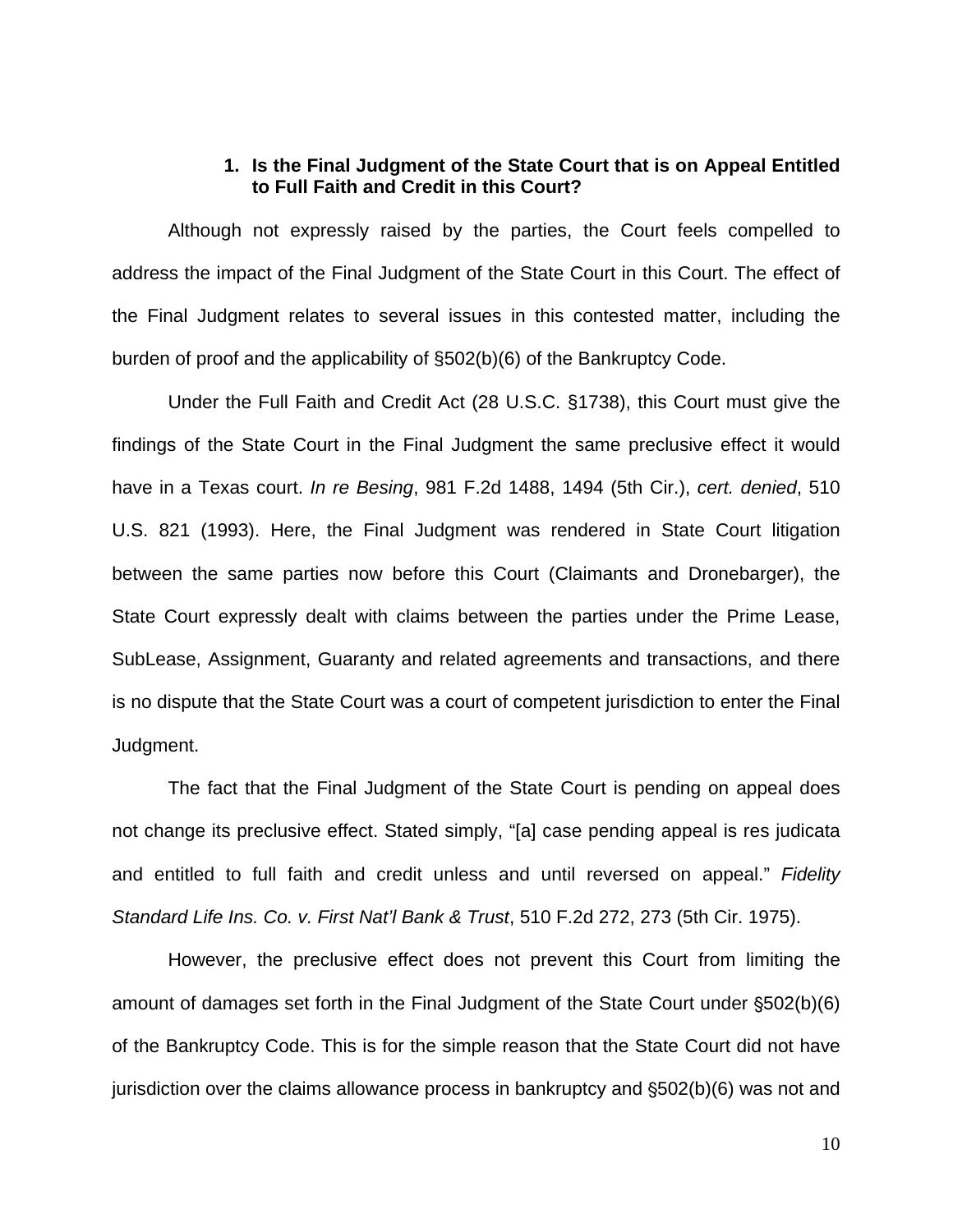could not have been asserted or litigated by the parties in the State Court suit. *See e.g., In re Procare Auto. Serv. Solutions LLC,* 359 B.R. 653, 657-58 (Bankr. N.D. Ohio 2007) (applying Texas law).

 Accordingly, the Court concludes that the Final Judgment of the State Court is entitled to full faith and credit in this Court, unless and until it is reversed on appeal. Such preclusive effect however, would not prevent the Court from limiting the amount of damages set forth in the Final Judgment under  $\S502(b)(6)$  of the Bankruptcy Code if it is found to be applicable.

### **2. Who has the Burden of Proof in this case?**

 The Debtors argue that the Claimants have the burden of proof under §502(b)(6) to establish what portion of the Final Judgment is attributable to damages for failure to repair and restore the building, and what portion is attributable to other damages that may be the subject of §502(b)(6). The Debtors assert that the Claimants have not met such burden of proof. In support, the Debtors cite to *In re Blatstein,* No. 97-3739, 1997 WL 560119 (E.D. Pa. Aug. 26, 1997).<sup>2</sup> However, the *Blatstein* court recognized that if a landlord files a claim for damages "*predicated upon such [lease] termination*, the landlord must prove and substantiate the claim as to both the incidence and measure of damages", citing to 4 Collier on Bankruptcy ¶¶ 502.03[7][c] [emphasis added] .

<sup>2</sup> The Debtors also cite the case of *In re Stock Bldg. Supply LLC*, 433 B.R. 360 (Bankr. Del. 2010) for the proposition that the burden of proof has shifted to the Claimants to establish their damages claim. However, the *Stock* case is inapplicable to our case. In *Stock*, the lessorclaimant had expressly waived, in writing, any claim for lease rejection damages. The debtor objected to the claim based on such written waiver. Thus, the court properly held that the debtor had met its burden of overcoming the prima facie validity of the claim, and the burden of proof shifted to the lessor-claimant to establish why its claim was valid in light of such waiver. 433 B.R. at 464. Here, the Claimants have not expressly waived any claims for damages, and in fact their claims are established by a Final Judgment of the State Court.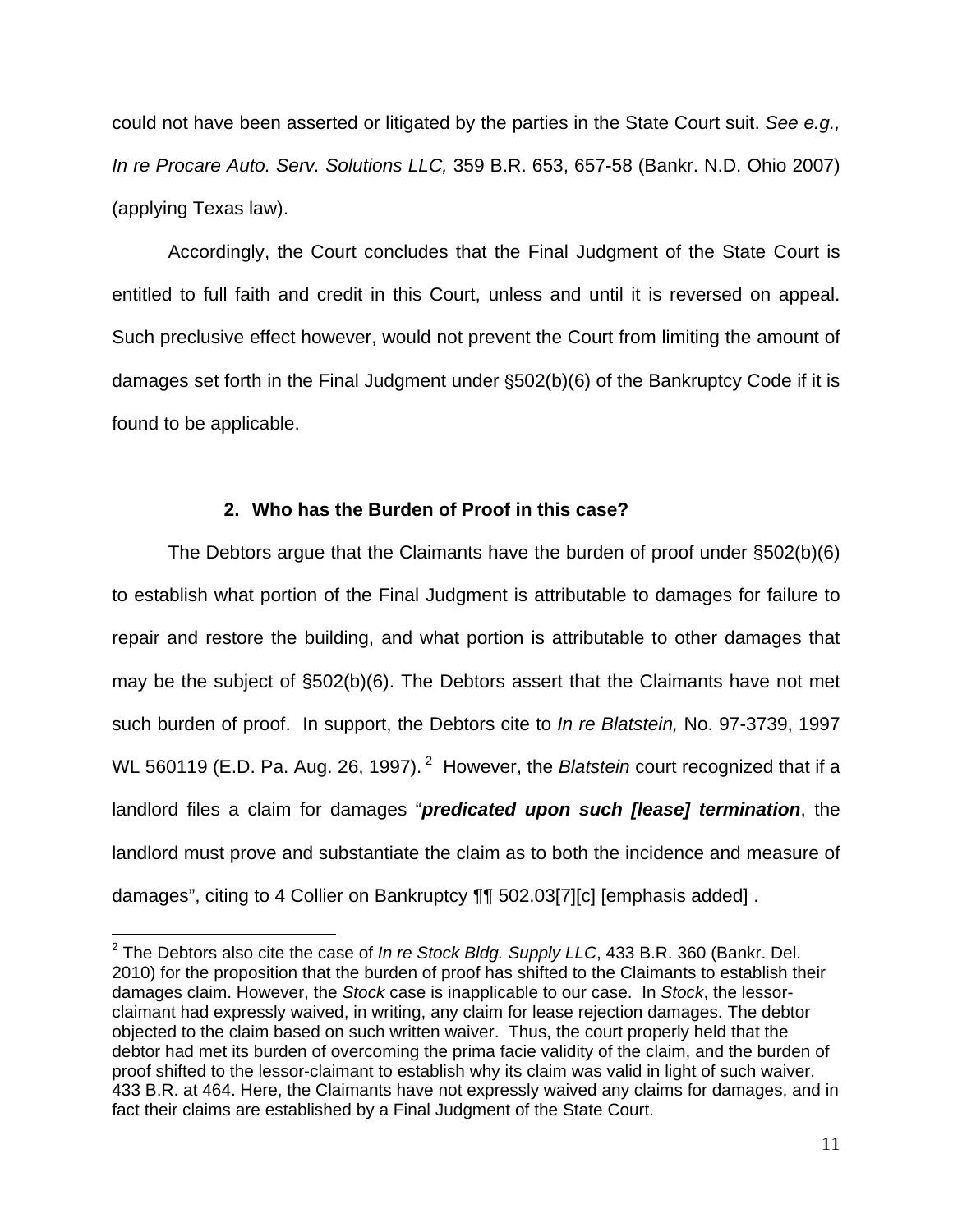The Debtors' cited authorities do not specifically address which party has the burden to prove whether or not the damages are a result of "termination" of the lease under §502(b)(6), or the allocation of the amount of damages which are attributable to 'termination" of the lease. Here, Claimants' Proofs of Claim, which are based on the Final Judgment, are not "predicated" upon lease termination, and in fact Claimants affirmatively assert that their damages claims are not a result of termination of a lease subject to §502(b)(6).

 Under Bankruptcy Rule 3001(f), a properly executed and filed proof of claim constitutes prima facie evidence of the validity and amount of the claim. If the debtor or trustee objects to the claim, it is his burden to present sufficient evidence to overcome the prima facie effect of the claim. If the debtor or trustee succeeds in meeting this burden, then the creditor must prove the validity of the claim by a preponderance of the evidence*. See e.g., McGee v. O'Connor (In re McGee),* 153 F.3d 258, 260 (5th Cir. 1998) (citations omitted) (finding that trustee did not meet its burden to overcome prima facie validity of properly filed proof of claim); *State Bd. of Equalization v. Official Unsecured Creditors Comm.* (*In re Fidelity Holding Co.),* 837 F.2d 696, 698 (5th Cir. 1988).

Here it is undisputed that the Claimants properly executed and filed their Proofs of Claim, which are based on and attach the Final Judgment against the Debtor. The burden is then on the Debtors (as the objecting party) to present "sufficient evidence" rebutting the prima facie effect of the claims, or else the Claimants will prevail. It is only if sufficient evidence rebutting the claims is brought forth by the Debtors, that the Claimants must produce additional evidence to prove the validity of their claims by a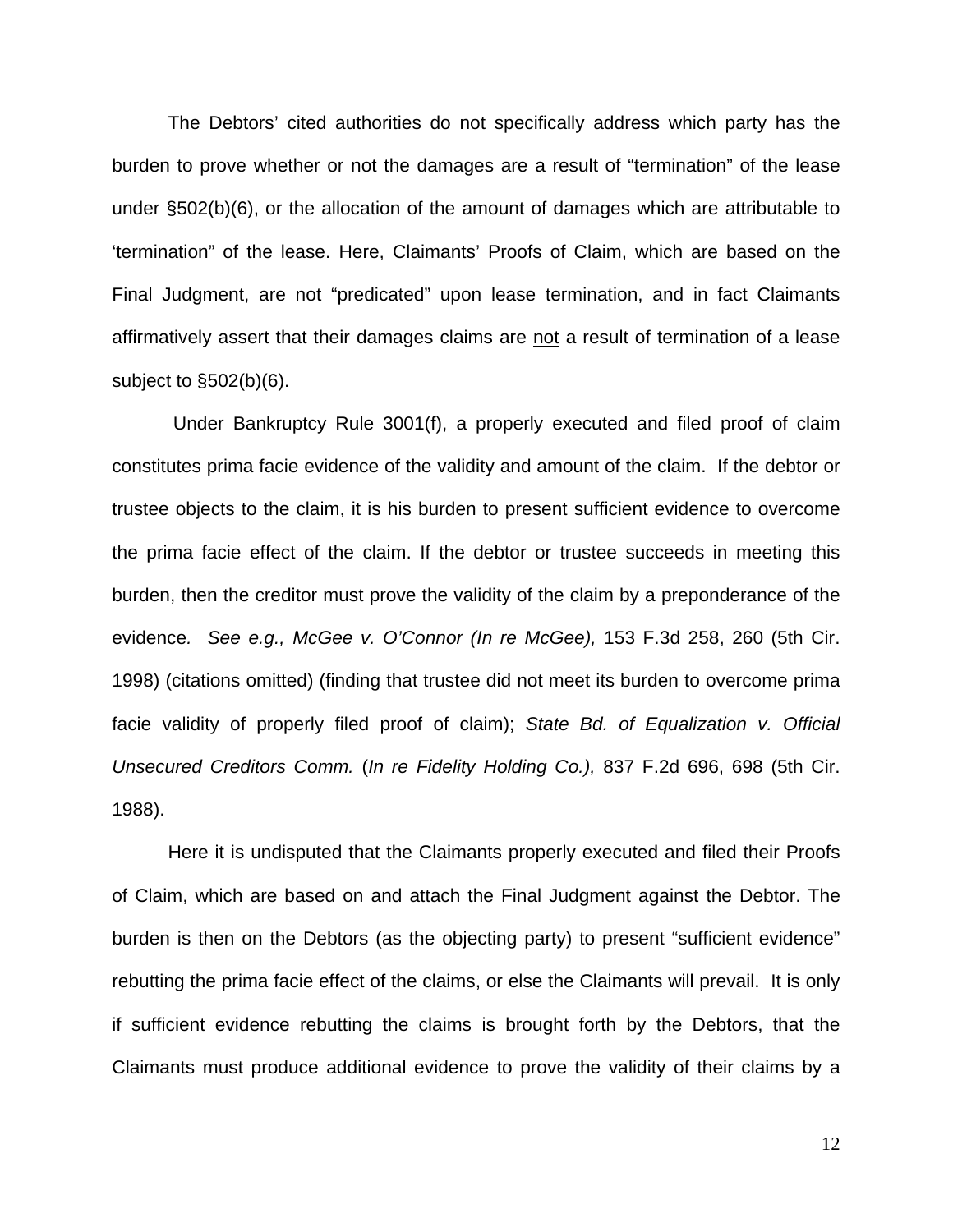preponderance of the evidence.

 Through their Proofs of Claim, Claimants have established a prima facie case against the Debtor's estate of the amount and validity of their claims. Such Proofs of Claim are based on the Final Judgment of the State Court, which sets forth a specific liquidated dollar amount of a claim against the Debtor. The Proofs of Claim filed by the Claimants, on their face, do not assert a claim for damages resulting from termination of a lease. In fact, the Claimants expressly deny that their claims are for damages resulting from termination of a lease of real property governed by §502(b)(6). It is therefore incumbent upon the Debtors, as the objecting party, to present sufficient evidence to overcome the prima facie effect of the Proofs of Claims.

The Debtors' Objections to the Proofs of Claim merely state that all or a portion the damages awarded in the Final Judgment are "for rent". The Debtors' Objections further assert (in substance) a "defense" based on §502(b)(6), which "caps" or limits a claim only if it is a "claim of a lessor for damages resulting from the termination of a lease of real property". It would seem that the Debtors, as the objecting party, should bear the initial burden of presenting sufficient evidence that the Proofs of Claim are for "damages resulting from the termination of a lease of real property" under §502(b)(6), and if so, how much of the claims would be for damages resulting from the termination of a lease. Only if the Debtors meet such initial burden as the objecting party (i.e., that the claims are for damages resulting from the termination of a lease), does the burden of proof shift to the Claimants to establish that their claims are not subject to §502(b)(6), and if §502(b)(6) does apply, the amount Claimants can recover based on the cap limitations of  $\S502(b)(6)(A)$  and  $(B)$ .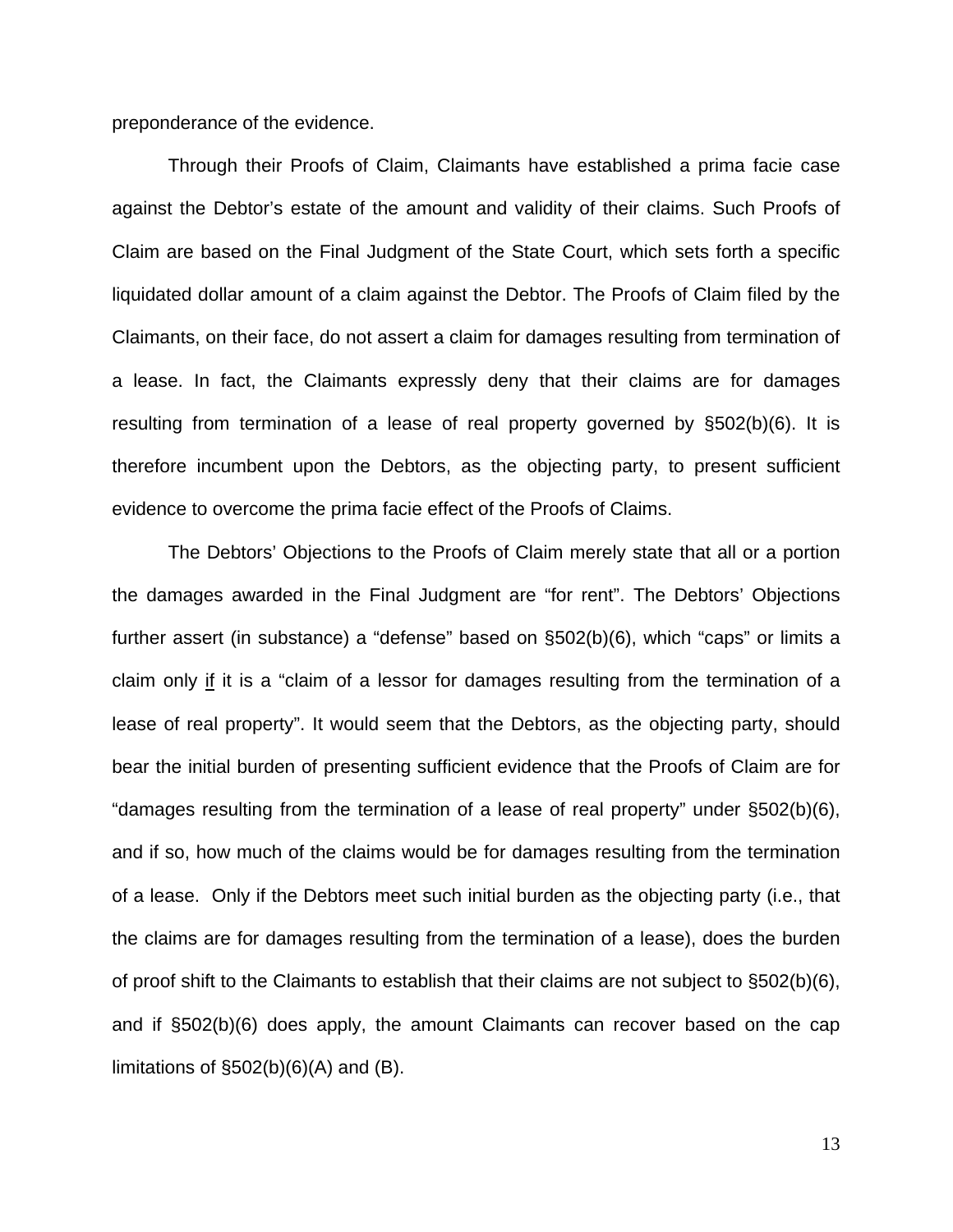This burden of proof approach is consistent with the statutory structure of §502. In substance, §502(b)(6) is a defense asserted by the Debtors to the Proofs of Claim. Section 502 starts with the proposition that if an objection to a claim is made, the court shall determine the amount of the claim and allow the claim in such amount (§502(b)), except to the extent that if the claim is made by a lessor "for damages resulting from the termination of a lease of real property" (§502(b)(6)), the claim "exceeds" the sum of the statutory cap of §502(b)(6)(A) and (B). Section 502(b)(6) is similar in structure to §502(b)(4), which provides that if a claim is for services of an insider or attorney for the debtor, such claim will be disallowed to the extent the claim "exceeds" the reasonable value of such services. Courts have found that under §502(b)(4), the claimant's burden is to prove the "reasonable value of the services", i.e., that its claim does not "exceed" such amount. *See In re Boulder Crossroads,* No. 09-10381, 2010 WL 4924745 at \*12 (Bankr. W.D.Tex. Dec. 1, 2010) (citing *In re Siller,* 427 B.R. 872, 880-81 (Bankr. E.D. Cal. 2010)).

Accordingly, the Court disagrees with the Debtors' argument that the Claimants have the initial burden of proof to show that their claims are that of a "lessor for damages resulting from the termination of a lease of real property" under §502(b)(6) and the extent that such claims are for that type of termination damages. Instead, the Court believes the Debtors, as the objecting party, have the initial burden of proof to present evidence that the Claimants' claims are that of a "lessor for damages resulting from the termination of a lease of real property" under §502(b)(6) and the extent that such claims are for that type of termination damages. This is particularly appropriate in this case, where the Claimants' prima facie proof is quite strong--a Final Judgment from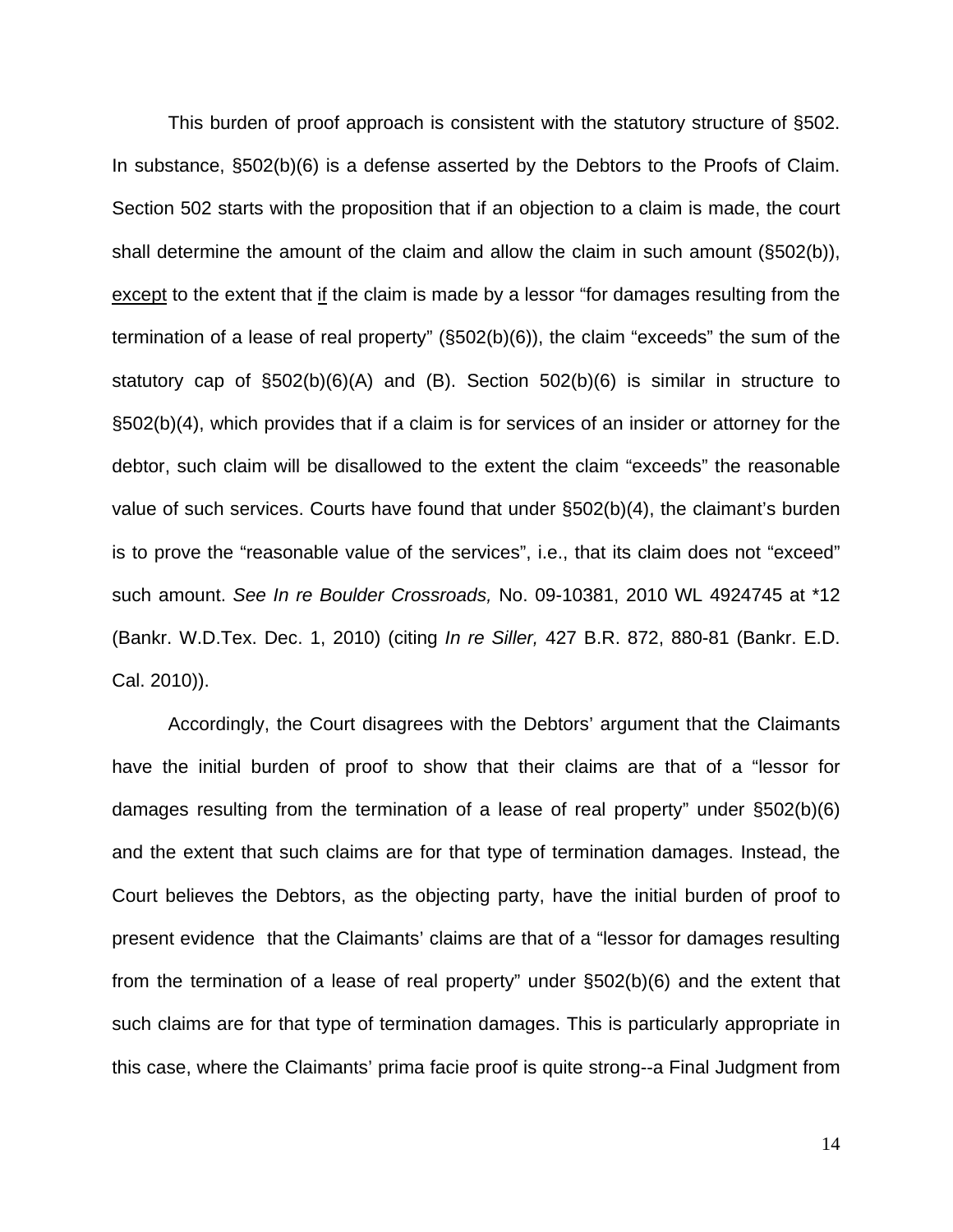State Court against the Debtor for a fixed dollar amount stipulated to by the Debtor that is entitled to full faith and credit in this Court.<sup>3</sup>

The Court concludes that the Debtors have not met their initial burden of proof to present sufficient evidence that the Final Judgment (which is the basis for the Proofs of Claim) are claims by a "lessor for damages resulting from the termination of a lease of real property" under §502(b)(6), and the extent that such claims are for this type of termination damages. Alternatively, the Court concludes that the Claimants have in fact presented sufficient evidence to ultimately prove the validity of their Claims by a preponderance of the evidence, and that their Claims should not be disallowed or capped under §502(b)(6) for the reasons set forth herein.

### **3. Are the Claims for Termination Damages under §502(b)(6)?**

 The threshold issue is whether the Proofs of Claim of Claimants are "claims of a lessor for damages resulting from the *termination* of a lease of real property" under §502(b)(6) of the Bankruptcy Code. If the Proofs of Claim are not these types of "termination damages", then the statutory claims "cap" created by §502(b)(6)(A) and (B) do not apply.

 The interpretation of the Bankruptcy Code starts "where all such inquiries must begin: with the language of the statute itself," according to the United States Supreme Court. *Ransom v. FIA Card Servs. N.A*., No. 09-907, slip op. at p. 6 (Jan. 11, 2011)(citing *United States v. Ron Pair Enters., Inc.* 489 U.S. 235, 241 (1989)). In other words, a court begins with the understanding that Congress "says in a statute what it means and means in a statute what it says there." *Hartford Underwriters Ins. Co. v.* 

 3 See discussion *supra* regarding the full faith and credit to be given to the Final Judgment.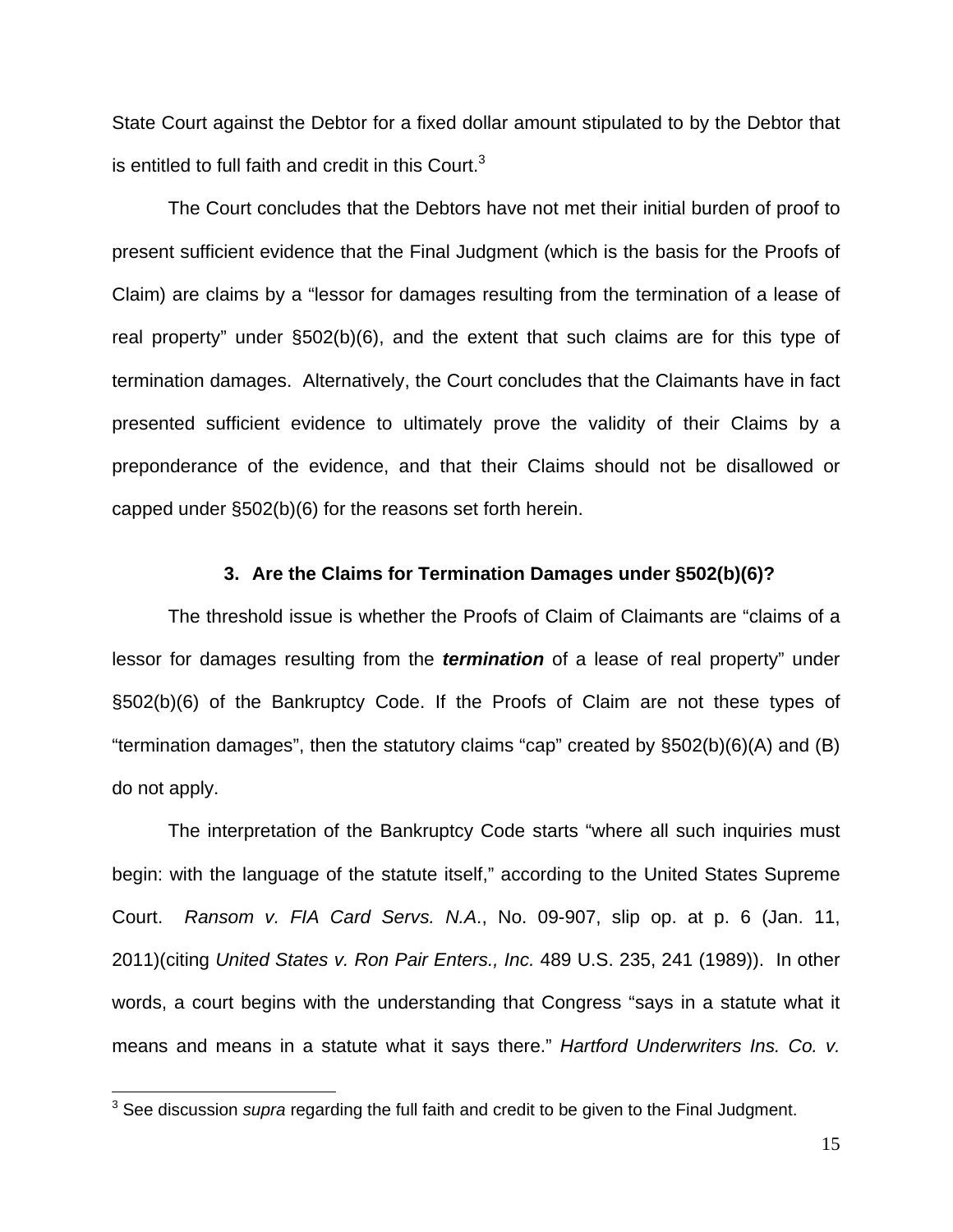*Union Planters Bank, N.A.* 530 U.S. 1, 6 (2000); *Camp v. Ingalls (In re Camp),* No. 09- 50852, slip op. at p. 3 ( $5<sup>th</sup>$  Cir. Jan. 21, 2011) (citations omitted).

Therefore, when the statute's language is plain, "the sole function of the courts is to enforce the statute according to its terms" where the disposition required by the text is not absurd. *Ron Pair,* 489 U.S. at 241; *Union Planters,* 530 U.S. at 6. Courts "must give effect to every word of a statute wherever possible", and ensure that each word in a statute carries meaning. *Ransom*, slip op. at p. 8 (citing *Leocal v. Ashcroft*, 543 U.S. 1, 12 (2004); *Rake v. Wade,* 508 U.S. 464, 471 (1993). Effect is to be given to every word of a statute if possible, so that no portion of a statute is rendered redundant, inoperative, or superfluous. *Bank of Am. v. 203 LaSalle St. P'ship*, 526 U.S. 434, 452 (1999); *see also In re Luongo,* 259 F.3d 323, 340 (5th Cir. 2001).

 Here, the language of the governing statute-11 U.S.C. §502(b)(6)-appears plain in the critical aspect. For a lessor's claim to be subject to its statutory cap, it must be a claim "for damages resulting from the termination of a lease of real property" under the statute. The key word in §502(b)(6) at issue in our case is "termination". For the statutory damages cap created by  $\S502(b)(6)(A)$  and  $(B)$  to apply, the Claimants' claims must be for "damages resulting from the *termination* of a lease of real property".

The word "termination" is not expressly defined in the Bankruptcy Code. When and whether a lease has been "terminated" under  $\S502(b)(6)$  is a question of state law. *See e.g., Eastover Bank v. Sowashee Venture (In re Austin Dev. Co.),* 19 F.3d 1077, 1083 (5th Cir.), *cert. denied*, 513 U.S. 874 (1994) (in the context of '365 of the Bankruptcy Code); *In re SKA! Design, Inc*., 308 B.R. 777, 781 (Bankr. N.D. Tex. 2004) (in the context of  $\S502(b)(6)$  of the Bankruptcy Code).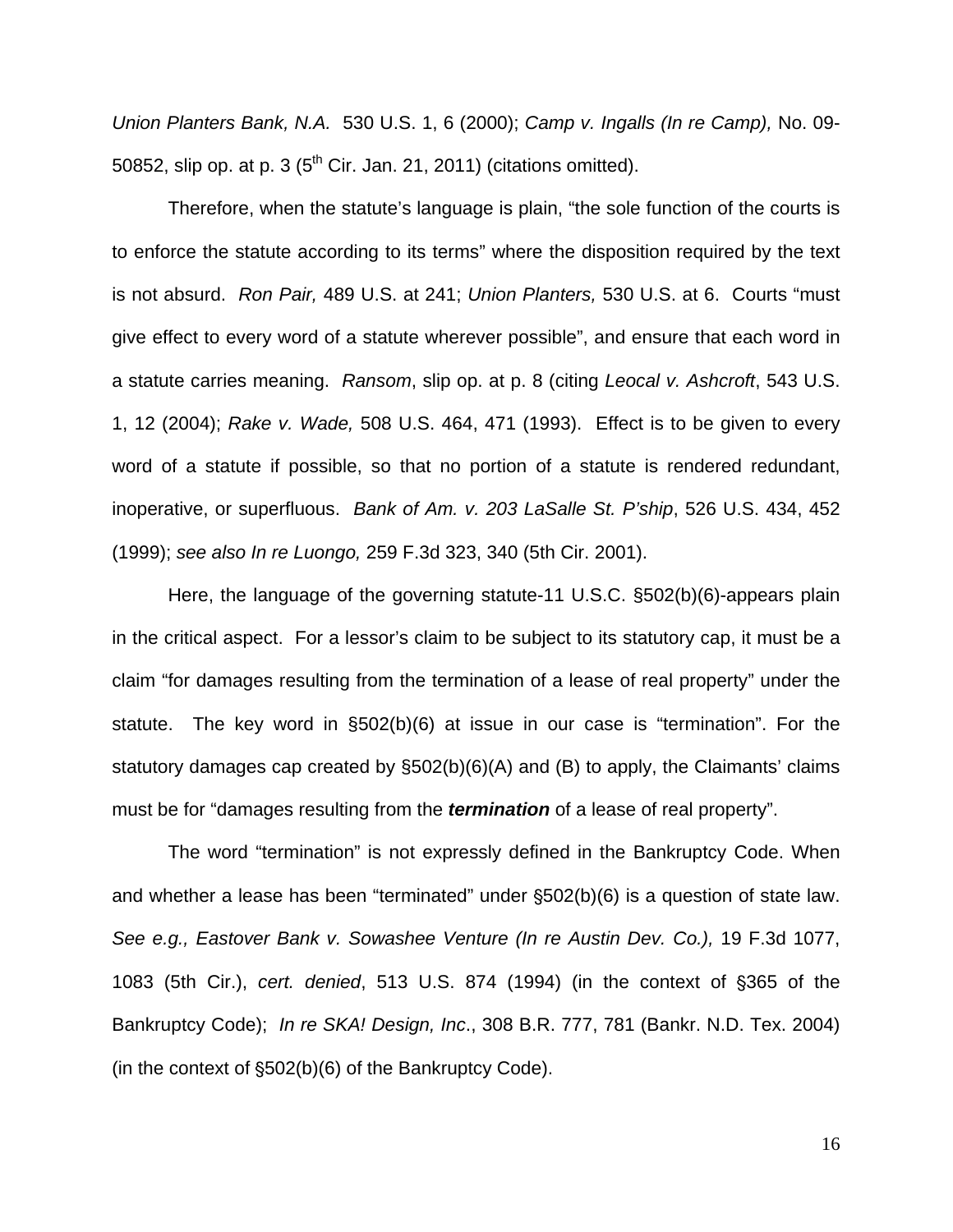Under Texas law, for there to be a "termination" of a lease, it must be by the mutual agreement of the lessor and the lessee--that is, there must be a meeting of the minds. *Arrington v. Loveless*, 486 S.W. 2d 604, 607 (Tex. Civ. App.--Fort Worth 1972, no writ); *Barret v. Heartfield,* 140 S.W.2d 942, 944-45 (Tex.Civ.App.--Beaumont 1940, writ ref'd). A lease for a definite term requires no action for its expiration at the end of the term, as the lease "terminates" at that time automatically and by operation of its own provisions. *Hush Puppy of Longview, Inc. v. Cargill Interests, Ltd.*, 843 S.W. 2d 120, 122 (Tex. Civ. App.-Texarkana 1992, no writ)(citing *Bockelmann v. Marynick,* 788 S.W.2d 569, 571 (Tex.1990)). A lease may also be terminated under Texas law by the "surrender" of the leasehold interest. The landlord and tenant must mutually agree to surrender the lease, and the agreement may be express or implied. *See Arrington*, 486 S.W.2d at 607; *Edward Bankers & Co. v. Spradline*, 575 S.W.2d 585, 586-87 (Tex. Civ. App. –Houston  $[1<sup>st</sup> Dist.]$  1978, no writ).

 Here, the analysis of when and how the Prime Lease and corresponding SubLease guaranteed by Dronebarger "terminated" is relatively straightforward. The lease term under the Prime Lease and the SubLease were the same and ran concurrently--.both provided for a 60 month (5 year) lease term. The lease term under the Prime Lease commenced on June 1, 1998, and both the Prime Lease and SubLease expired 5 years later on June 1, 2003. Upon Niteclubs' execution of the Assignment in February 2002, Niteclubs assumed the remaining balance (approximately 16 months) of the 5 year lease term. As a result, Niteclubs' SubLease term expired on June 1, 2003. Accordingly, there was an express mutual agreement between the parties that the Prime Lease and corresponding SubLease "terminated" on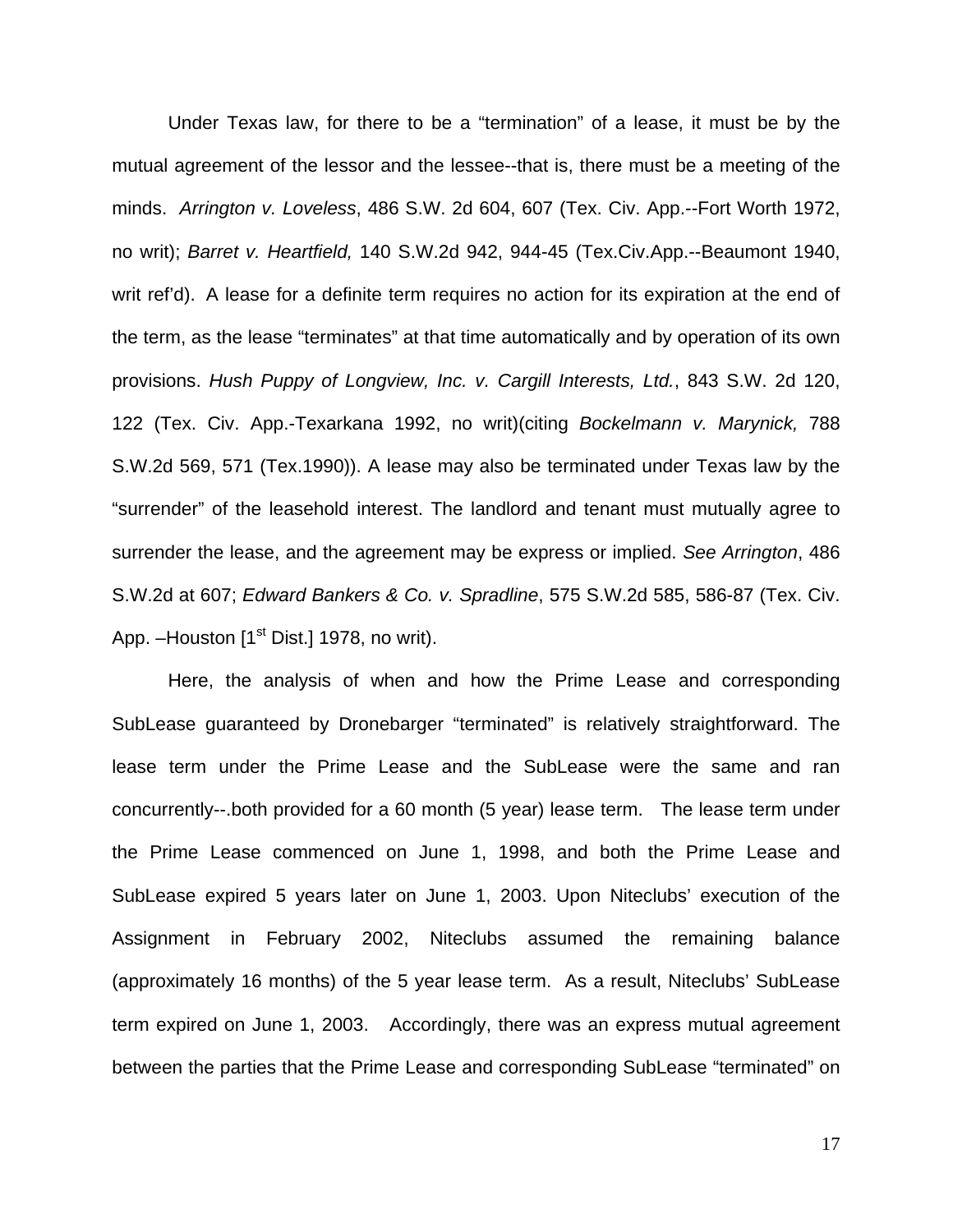June 1, 2003, when the leases expired automatically at the end of their stated lease term. Further, there was no "surrender" causing an earlier termination of the leases; section 23.3 of the Prime Lease contains a "no surrender" clause and no evidence was provided showing that notice of early surrender was ever given under such section.

 Accordingly, the Court concludes that the "termination" of the Prime Lease and corresponding SubLease occurred on June 1, 2003. The Court's conclusion is also supported by the declaratory relief granted in the Final Judgment, where the State Court found that all lease terms were in effect "through June 1, 2003".

 Having crossed this initial bridge, the Court must address if the claims of Claimants are for damages "resulting from the termination" on June 1, 2003 of the Prime Lease and corresponding SubLease, and thus subject to the statutory cap of §502(b)(6)(A) and (B). Here, the claims of Claimants are established and evidenced by a Final Judgment rendered by the State Court against Dronebarger (the Debtor) and Niteclubs.

 As stated above, this Final Judgment of the State Court is entitled to full faith and credit in this Court unless and until it is reversed on appeal. However, as many courts have found, a bankruptcy court may look beyond the face of a state court judgment to determine if the damage cap of §502(b)(6) applies to limit the amount of the judgment for the purposes of bankruptcy claim allowance. *See e.g., Procare*, 359 B.R. at 657-58 (applying Texas law); *In re Fulton*, 148 B.R. 838, 843-44 (Bankr. S.D.Tex. 1992).

 Here, the \$251,000 in actual damages awarded in the Final Judgment against Niteclubs and Dronebarger was based upon a stipulated amount that was agreed upon by the parties after the State Court advised the parties that it was going to grant a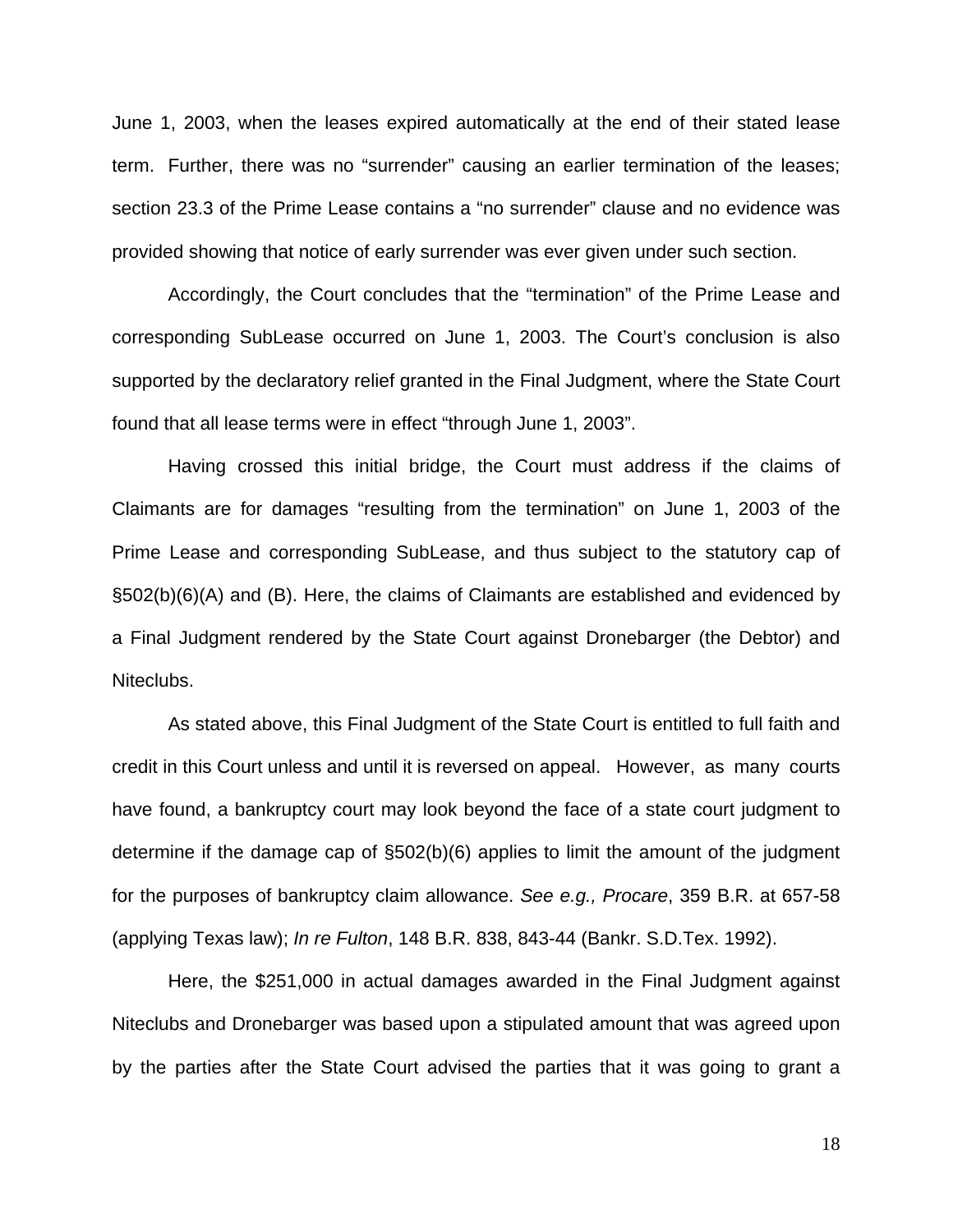directed verdict on liability in favor of Claimants. The parties submitted the \$251,000 actual damage award to the State Court without any reference to the specific basis for underlying damages, other than the following statement made to the State Court: "we have agreed that the damages for the claims against Nightclubs (sic) and Mr. Dronebarger for breach of contract, lease agreement, and the guarantee are \$251,000 plus whatever attorneys fees may be awarded".

 In determining the basis for the \$251,000 actual damage award set forth in the Final Judgment, the Court has examined the State Court pleadings that are part of the record. Claimants' counterclaim against Niteclubs and third party claim against Dronebarger under the Guaranty in the State Court suit sought damages for breach of the SubLease and Prime Lease based on: (i) Niteclub's failure to pay "back rent" for March, April and May 2003 totaling \$19,500; (ii) Niteclubs' failure to maintain insurance in violation of section 16 of the Prime Lease, with no specification of the amount of damages; (iii) Niteclubs' failure to repair and restore the building on the Property in violation of section 17 of the Prime Lease, and sought as damages the value of the building; (iv) Niteclubs allowing a mechanics/materialmen's lien to be filed on the Property in violation of section 25 of the Prime Lease; (v) Niteclubs' failure to pay "additional charges" for late rent payments totaling \$1,000; and (vi) consequential damages in an unspecified amount for breach of lease, including future loss of rental income from Niteclubs' failure to repair and maintain the building. Notably, Claimants' counterclaim and third party claim in State Court did not seek damages based on Niteclubs' obligation to deliver the Premises to Claimants in good condition at the "termination" of the SubLease, as provided for in section 3.02 of the SubLease.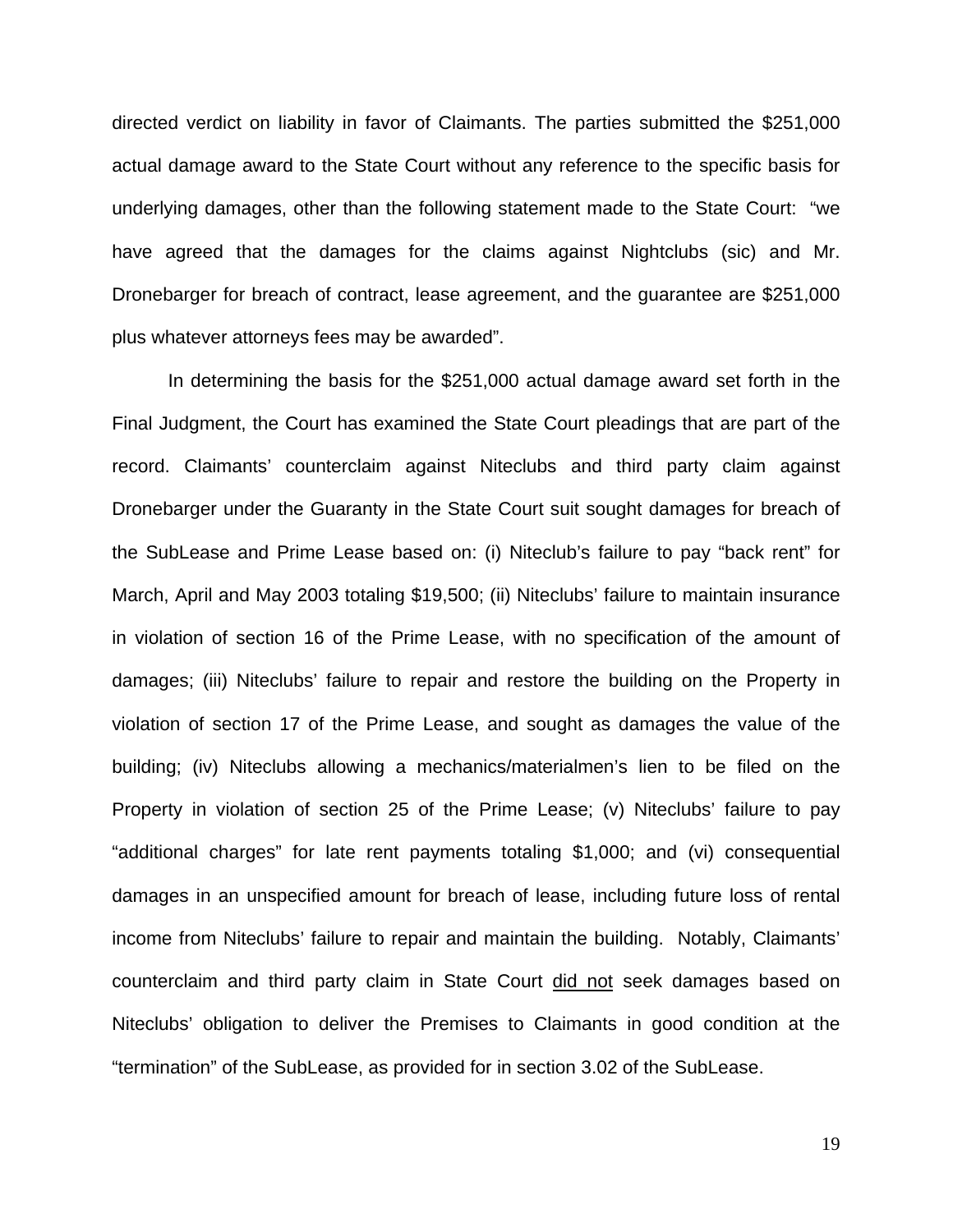Next, the Court has examined the record before it relating to the trial in State Court. According to the opening statements of counsel at the State Court trial placed into evidence in this Court, Claimants focused primarily on Niteclubs' failure to repair the building within 6 months as required by section 17.1 of the Prime Lease and argued that such failure rendered the building worthless. No mention was made of any violation by Niteclubs of section 3.02 of the SubLease (which required Niteclubs to deliver the Premises in good condition at the "termination" of the SubLease). Claimants' counsel also stated Claimants would be seeking damages for the value of the building and the value of the leasehold going forward. According to the testimony from the State Court trial placed into evidence in this Court, Claimant Winborn testified on cross-examination that he was seeking damages for the "damage to my building", "back rent" (less the security deposit), legal fees, and loss of income from Claimant's inability to renew the lease due to the building not being restored.

 It is clear that during the State Court trial, a substantial portion of the damages sought by the Claimants consisted of property damages due to Niteclubs' failure to repair and restore the building on the Property, as required under section 17.1 of the Prime Lease. According to testimony at the State Court trial placed into evidence in this Court, Claimant Winborn estimated the cost of reconstructing the building on the Property to be approximately \$500,000 to \$600,000. Winborn also testified in State Court that he had received insurance proceeds in the amount of approximately \$242,051, which compensated Claimants for part of the amount of the property damages. Accordingly, at trial in State Court, Claimants sought property damages in the range of approximately \$258,000 (\$500,000 minus \$242,051) to \$358,000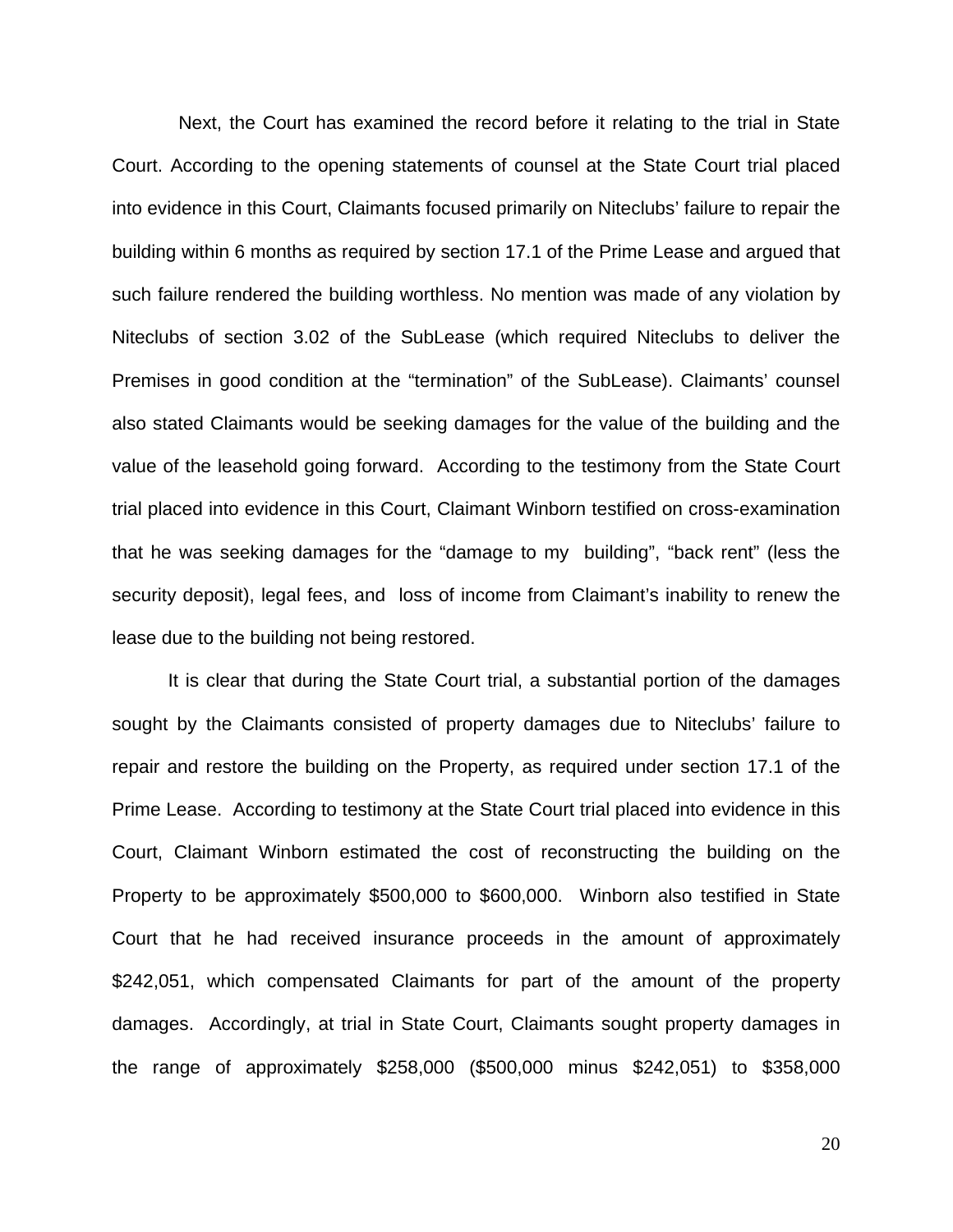(\$600,000 minus \$242,051) from Niteclubs and from Dronebarger (as guarantor of Niteclubs' obligations). Therefore, the evidence submitted during the State Court trial based on property damages was approximately \$258,000 to \$358,000, and thus exceeded the actual damage award of \$251,000 stipulated to by the parties in the Final Judgment.

 Significantly, these property damages of \$258,000 to \$358,000 sought by Claimants at trial were expressly based on Niteclubs' failure to repair the building within 6 months as required by section 17.1 of the Prime Lease. Such section required that Niteclubs repair or restore the building within 6 months of the date of a fire or casualty.<sup>4</sup> It is undisputed that the casualty (a storm causing damage to the building) occurred on July 9, 2002, and thus Niteclubs had the obligation to repair or restore the building by January 9, 2003 (within 6 months of the casualty).

 Thus, the property damages of \$258,000 to \$358,000 sought by Claimants in State Court were as a result of a breach of the Prime Lease repair and restoration covenants on January 9, 2003—which was months before "termination" of the Prime Lease and Sublease on June 1, 2003. According to the plain language and meaning of §502(b)(6), the damages cap applies only to damages resulting from the "termination" of a real property lease. Since the "termination" of the Prime Lease and corresponding SubLease did not occur until June 1, 2003, the property damages sought by Claimant in State Court could not and did not result from "termination" of such leases.

 In contrast to this significant property damage amount, the amount of unpaid rent sought by Claimants at the State Court trial was diminutive. According to testimony from

<sup>&</sup>lt;sup>4</sup> Notably, section 17.1 of the Prime Lease also provides that a casualty occurrence (the storm causing damage to the building on July 9, 2002), will not "terminate" the lease.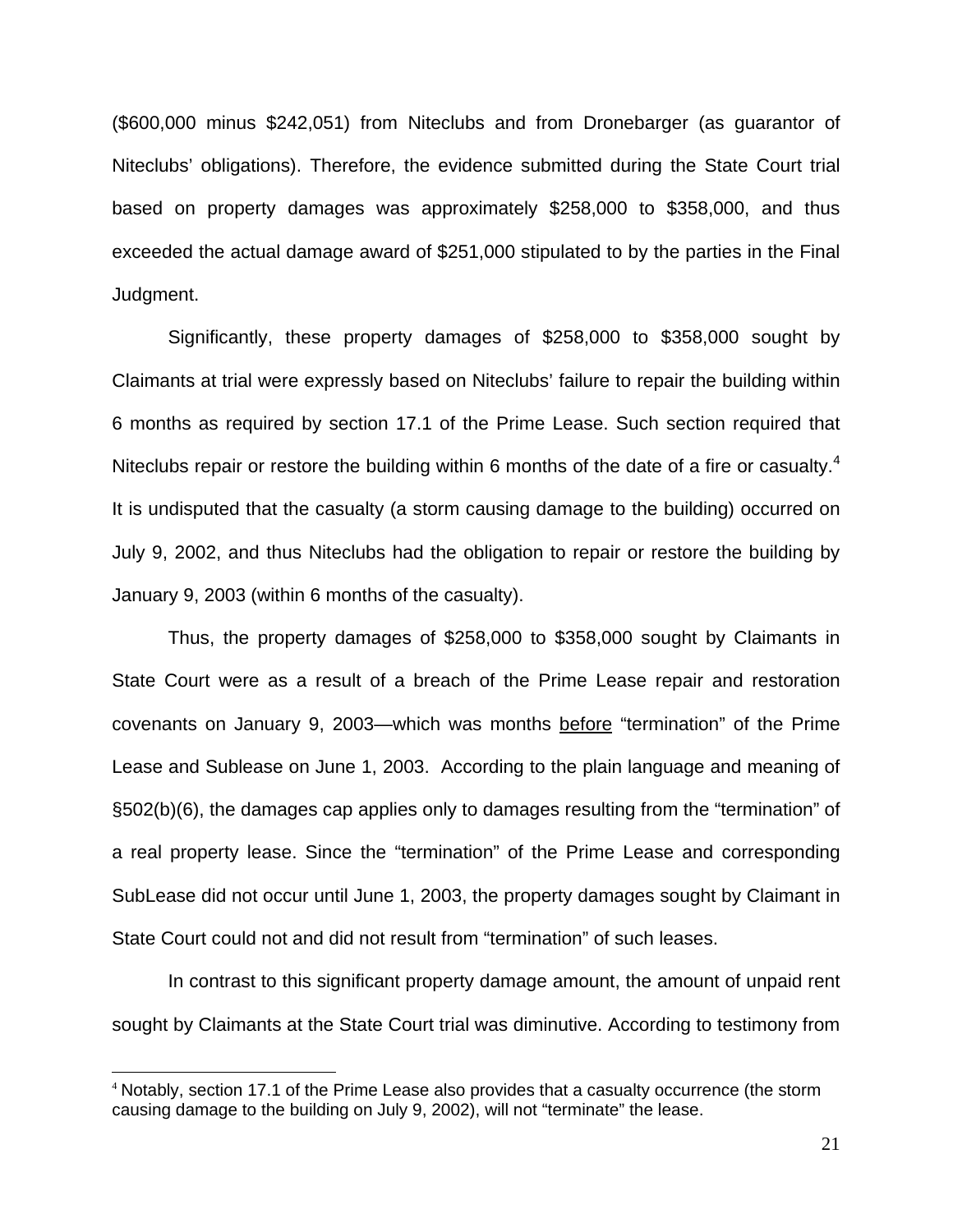the State Court trial placed into evidence in this Court and Claimants' counterclaims in State Court, Niteclubs was sued for the final 3 months of rent (March, April, and May of 2003) before the SubLease and Prime Lease expired on its own terms on June 1, 2003. These three months of unpaid "back rent" totaled approximately \$25,700 according to testimony in the State Court trial, or totaled \$19,500 according to Claimants' counterclaim filed in State Court. However, Claimant Winborn testified at the State Court trial that he had applied Niteclubs' security deposit to the unpaid back rent, and thus Claimant had received all but \$700 in back rent.

 Accordingly, based on the record before this Court, it appears that, at most, \$700 in unpaid rent was sought by Claimants from Niteclubs (and Dronebarger based on his Guaranty) at trial in State Court. In any event, the "unpaid rent" sought in the State Court suit was not a result of "termination" of the Prime Lease and corresponding SubLease on June 1, 2003; instead it was rent that was due and owing for the months prior to termination of such leases on June 1, 2003.

 At the State Court trial, Claimant Winborn's testimony included some asserted damages predicated upon "loss of income" from Claimant's inability to renew the lease due to the building not being restored. With respect to loss of income for inability to renew the lease, Winborn's testimony was far from clear. First, Winborn testified at trial he was seeking 15 years worth of lost income, which in his words is "over a hundred thousand dollars" at \$2,000 a month for 180 months. On further cross-examination, Winborn admitted that in his deposition he testified that his damages were for 5 years of lost income (which would be \$120,000 based on \$2,000 a month for 60 months).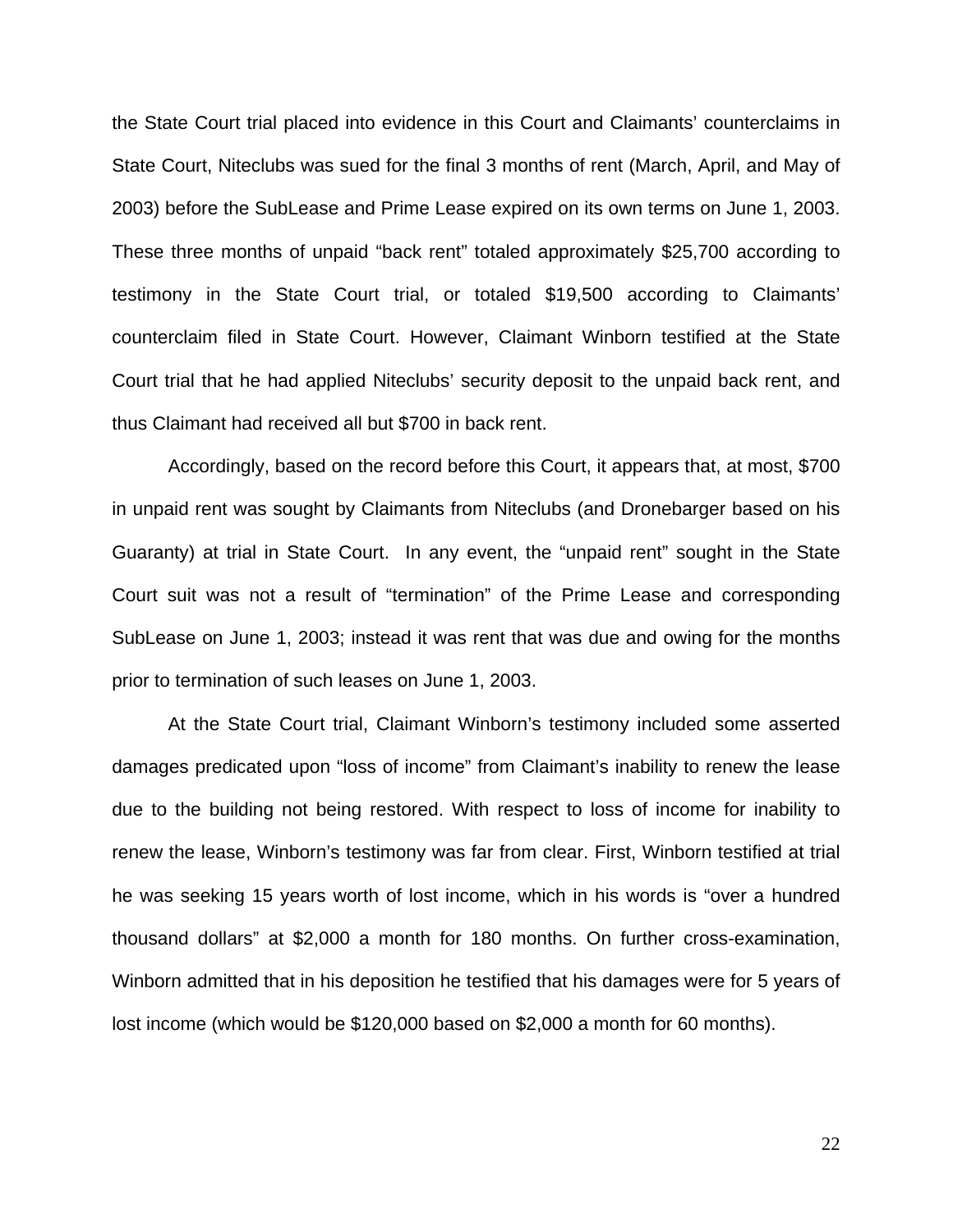Regardless of how one interprets Winborn's State Court testimony, a few things are clear. First, any "loss of income" damages claim was tied to Niteclubs' failure to restore and repair the building within 6 months (i.e, by January 9, 2003) as required by the Prime Lease. Thus, such alleged damages were not a result of "termination" of the Prime Lease which occurred on June 1, 2003. Second, the dollar amount of the alleged "loss of income" damages was estimated at trial as over \$100,000 and \$120,000. This amount would appear to be less than the clear property damages testimony of \$258,000 to \$358,000, which was not in any way, shape or form a result of termination of the lease. Third, the alleged "loss of income" damages were not and could not be for "future rent" under the Prime Lease and corresponding SubLease. Such leases terminated on June 1, 2003, and the obligation to pay rent after June 1, 2003 ended on such date with expiration of the stated lease term.

 In sum, from reviewing the entire State Court record placed into evidence in this Court, the central issue in the State Court suit was about the obligations of Niteclubs (which were guaranteed by Dronebarger) to repair or restore the building on the Property. Several other related issues were drawn into the litigation, including entitlement and use of insurance proceeds to repair the building and smaller dollar figure claims, but the predominant legal and damages issue was whether Niteclubs had breached its duty and obligation to repair and restore the building under the terms of the Prime Lease. The State Court found that Niteclubs had in fact breached such duty to repair and restore the building. The Prime Lease required that property damage be repaired and restored by January 9, 2003—months before termination of the Prime Lease on June 1, 2003.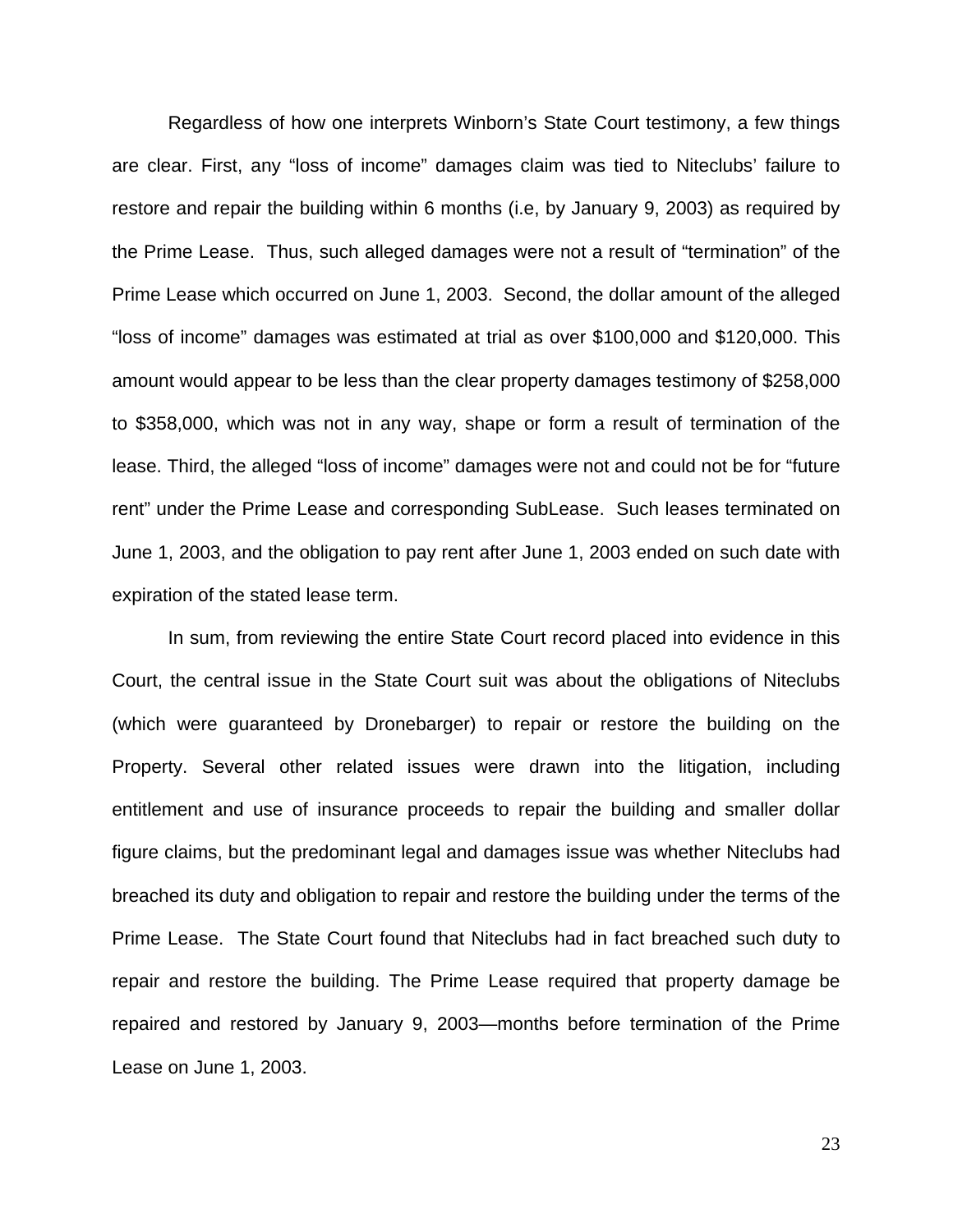Accordingly, the Court concludes that the actual damages award of \$251,000 in the Final Judgment are not damages "resulting from the *termination* of a lease" within the scope of §502(b)(6). To hold otherwise would require the Court to eliminate the modifying word "termination" from the language of §502(b)(6), which the Court cannot do. If Congress had intended an interpretation of §502(b)(6) that would remove the modifier "termination" from the statutory phrase "damages resulting from *termination* of a lease", Congress would have simply omitted the word "termination" . The statutory language would then have read "damages resulting from a lease". To ignore the word "termination" in the statute would be contrary to the Court's interpretive obligation to "try to give meaning to all the statutory language". See *LaSalle*, 526 U.S. at 452 (refusing to interpret §1129(b)(2)(B)(ii) in a manner so as to not give meaning to the modifier "on account of"); *Ransom*, slip op. at p. 8 (courts should "give effect to every word of a statute wherever possible"). <sup>5</sup>

 Consideration of the underlying purposes of the §502(b)(6) damages limitation strengthens the Court's conclusion that §502(b)(6) does not apply to the Claims at issue. Section 502(b)(6) was "designed to compensate the landlord for his loss while not permitting a claim so large (based on a long-term lease) as to prevent other general unsecured creditors from recovering a dividend from the estate". S. Rep. 95-989, 95th Cong. 2d Sess. 63, reprinted in 1978 U.S.C.C.A.N. 5787, 5849. Through §502(b)(6), Congress intended to compensate landlords for their actual damages while placing a

<sup>&</sup>lt;sup>5</sup> Primarily based upon the proximity in time of Niteclubs' breach of the repair and restoration covenant in the SubLease in January 2003 and the expiration of the SubLease term in June 2003, the Debtors argue that the Claimants' damages are sufficiently related to the termination of the SubLease, "temporally as well as substantively", that they should be subject to the termination damages cap of §502(b)(6). The Court finds such argument to be unpersuasive, as it would constitute a triumph of language over truth.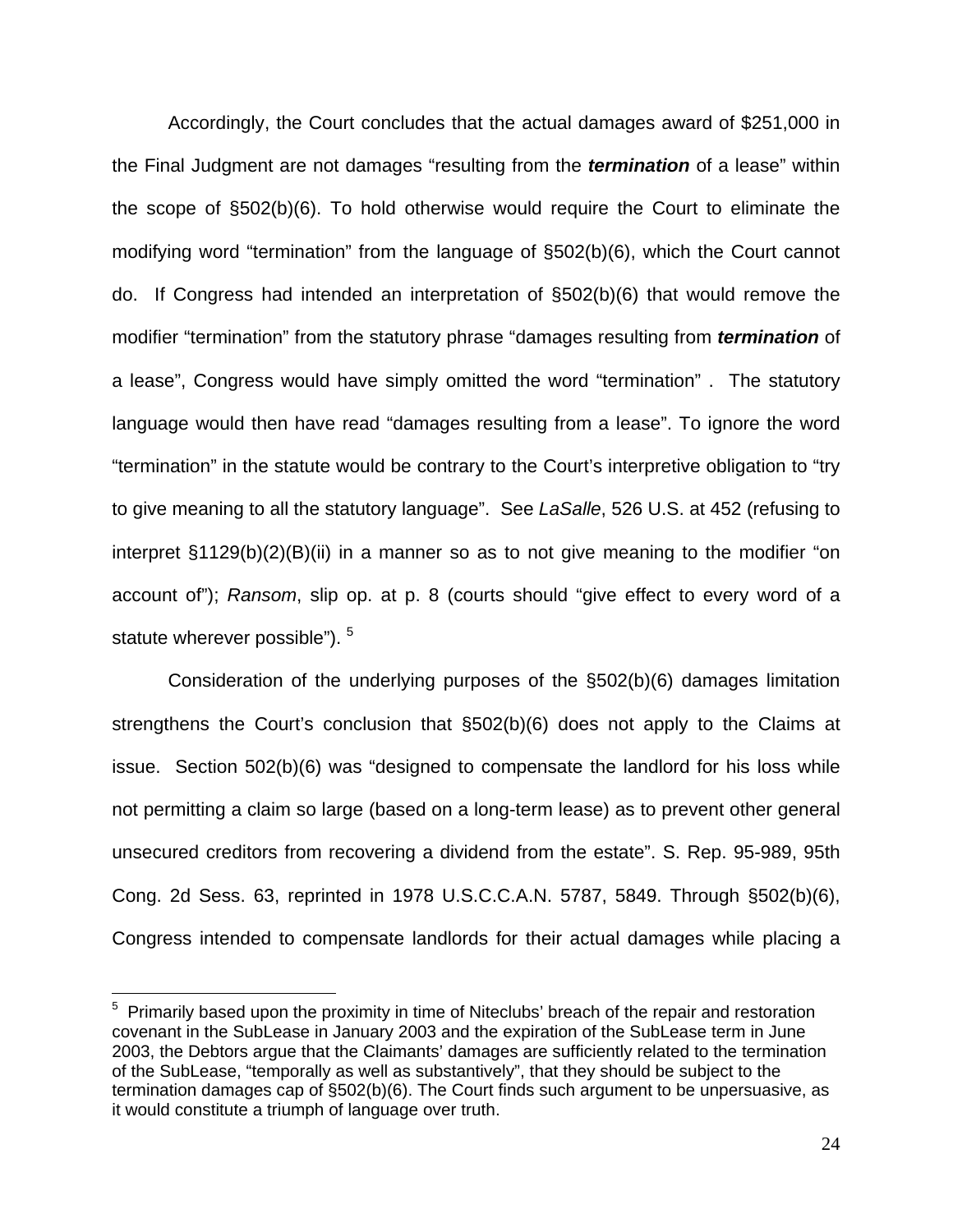limit on large speculative damages which would displace other creditor's claims. *In re Highland Superstores, Inc.*, 154 F.3d 573, 577 (6th Cir. 1998). The drafters of §502(b)(6) were primarily concerned with limiting a landlord's claim for "future rent", and not claims arising from pre-bankruptcy events. *See e.g*., *In re Atlantic Container Corp*., 133 B.R. 980, 988 (Bankr. N.D. Ill. 1991). Congress intended to "compensate landlords for their actual damages" while requiring "a limited sacrifice" of future damages arising from large prospective and speculative claims for future unpaid rent from the rejection of a long-term lease. *See e.g., In re Vause*, 886 F.2d 794, 801-02 (6th Cir. 1989); *In re Best Products Co., Inc.,* 229 B.R. 673, 675-76 (Bankr. E.D. Va. 1998); *Atlantic Container,* 133 B.R. at 987-88.

In applying the underlying purposes of §502(b)(6) here, the Claims represented by the Final Judgment are not based on a "long-term" lease. Instead, the Prime Lease and corresponding SubLease, when assumed by Niteclubs and guaranteed by Dronebarger, had only approximately 16 months remaining in the term (February 12, 2002 through June 1, 2003).

Similarly, due to the short-term nature of the leases which expired years ago (June 1, 2003), there could be no "future rent" claims being asserted against the Debtors' bankruptcy estate based on the Final Judgment. Only a small amount of the Final Judgment could conceivably be for rent (\$700), and it would be for rent due prior to termination of the leases on June 1, 2003 and thus cannot be considered "future rent".

Nor are the Claimants' damages "speculative" in any sense, as the damages are represented by a Final Judgment which contains a stipulated amount of actual damages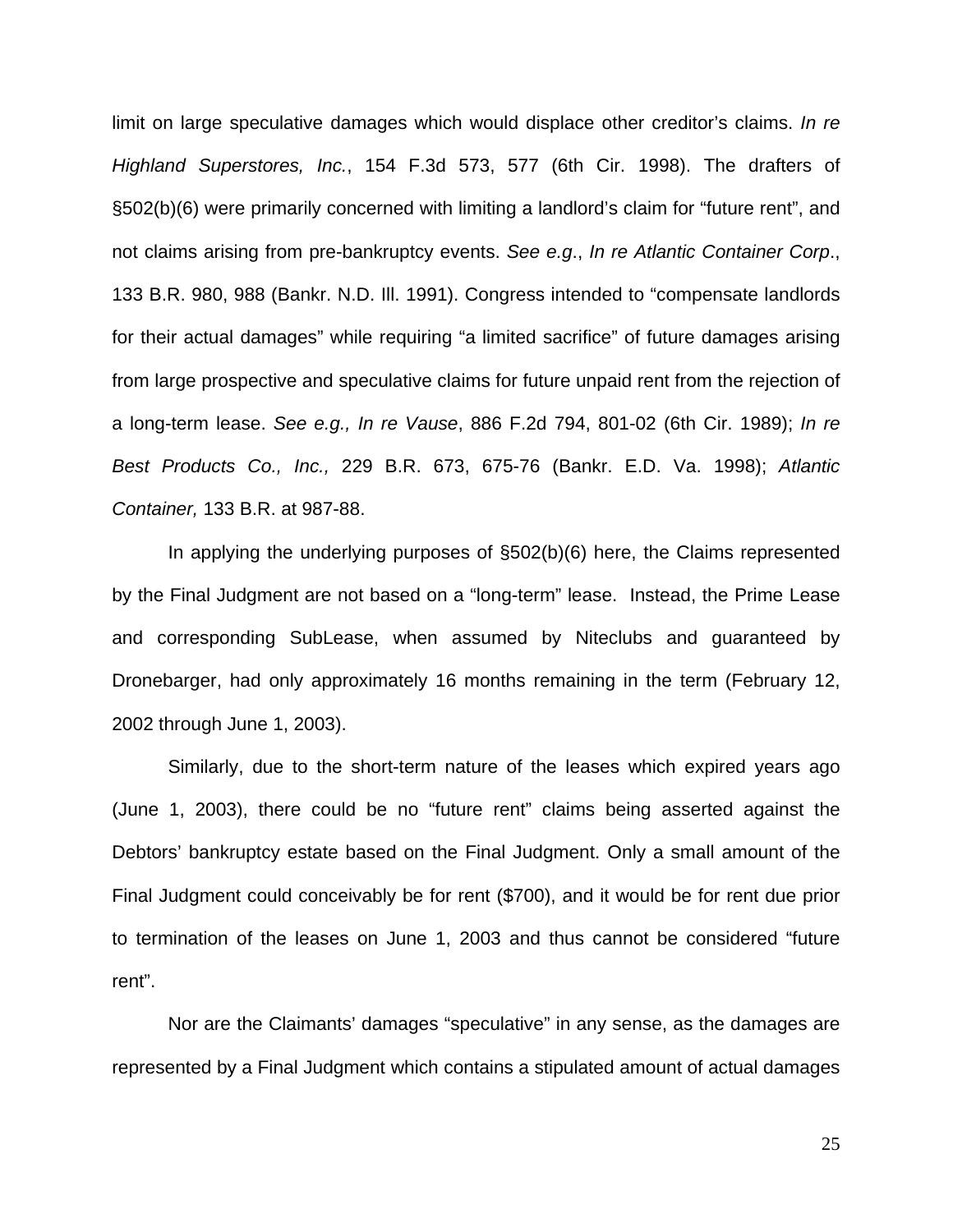agreed to by the Debtor. Claimants' damages are based on pre-bankruptcy events that happened years before the Debtors' bankruptcy filing.

Further, according to the Debtors' Plan of Reorganization and Disclosure Statement currently on file with the Court, the Debtors propose to pay unsecured creditors 100% of their claims even if the Claimants' claims are allowed in full. Thus, one of the overriding policies behind the §502(b)(6) damages cap—not permitting a landlord's claim to be so large as to prevent general unsecured creditors from receiving a dividend—is apparently not implicated here.

Finally, the Claims at issue do not arise as a result of "rejection" of the Prime Lease and corresponding SubLease during the Debtors' bankruptcy case. Instead, the leases at issue expired and terminated years before the Debtors' bankruptcy filing, and there was no lease to "reject" under §365 of the Bankruptcy Code in this bankruptcy case.

For any and all of these reasons, the underlying purposes of the §502(b)(6) damages cap are not served by limiting the amount of the Claimants' claims represented by the Final Judgment in this bankruptcy case.

 Just as importantly, many courts have found that the damages limitation of §502(b)(6) does not apply to damages arising from pre-bankruptcy physical damage to or failure to repair leased property. *See e.g., In re El Toro Materials, Inc.*, 504 F.3d 978, 981-82 (9th Cir. 2007), *cert. denied*, 552 U.S. 1311 (2008); *Best Products,* 229 B.R. at 678-79; *Atlantic Container,* 133 B.R. at 987-88. In *El Toro,* the Ninth Circuit held that a lessor's claim for pre-bankruptcy property damage to the leased premises by the debtor-lessee was not subject to the damage cap of §502(b)(6), and was consistent with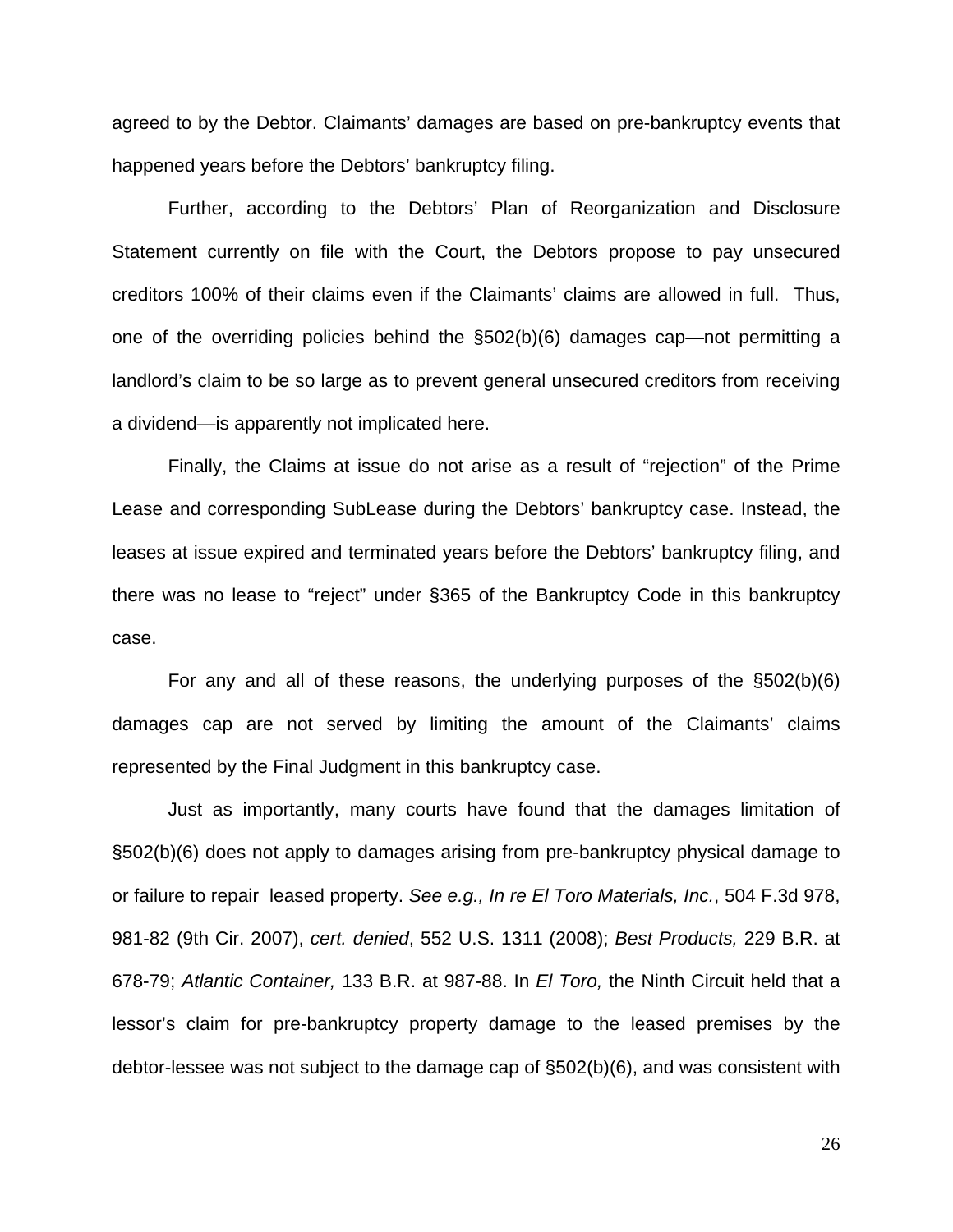the purpose of §502(b)(6) which was to limit "rent" (not property damage) claims. 504 F.3d at 980-81. In *Atlantic Container,* the court held that damages caused to the premises by the debtor's failure to fulfill its repair and maintenance obligations under a lease was unrelated to "termination" of the lease and not subject to the §502(b)(6) damage cap. 133 B.R. at 987.

 As set forth above, the root of the actual damages award in the Final Judgment was based on Niteclubs' breach of its duty and obligation (which Dronebarger guaranteed) to repair and restore the damaged building under the terms of the Prime Lease. This property damage occurred in July 2002 and the breach of the repair covenant occurred in January 2003-- *months before* the lease terminated in June 2003 and *years before* the Debtors' bankruptcy filing in April 2010. Accordingly, ample case law supports this Court's conclusion that the §502(b)(6) damage limitation does not apply to the claims made by the Claimants under the Final Judgment.

 Finally, this Court's conclusion that §502(b)(6) does not apply to the Claims is buttressed by the Fifth Circuit's reminder of "our duty to avoid reading broadly provisions such as §502(b)(7)". *In re Goforth*, 179 F.3d 390, 395 (5th Cir. 1999). Section 502(b)(7) (which places a statutory cap on employee claims for termination of employment agreements) is very similar in structure and language to §502(b)(6) at issue in the case at bar (which places a statutory cap on lessor claims for termination of leases). Accordingly, this Court should not read the applicability of §502(b)(6) and its damages limitation broadly, as it would interfere with a strong bankruptcy policy of ratable distribution to all creditors. *Goforth,* 179 F.3d at 395, citing *Vanston Bondholders*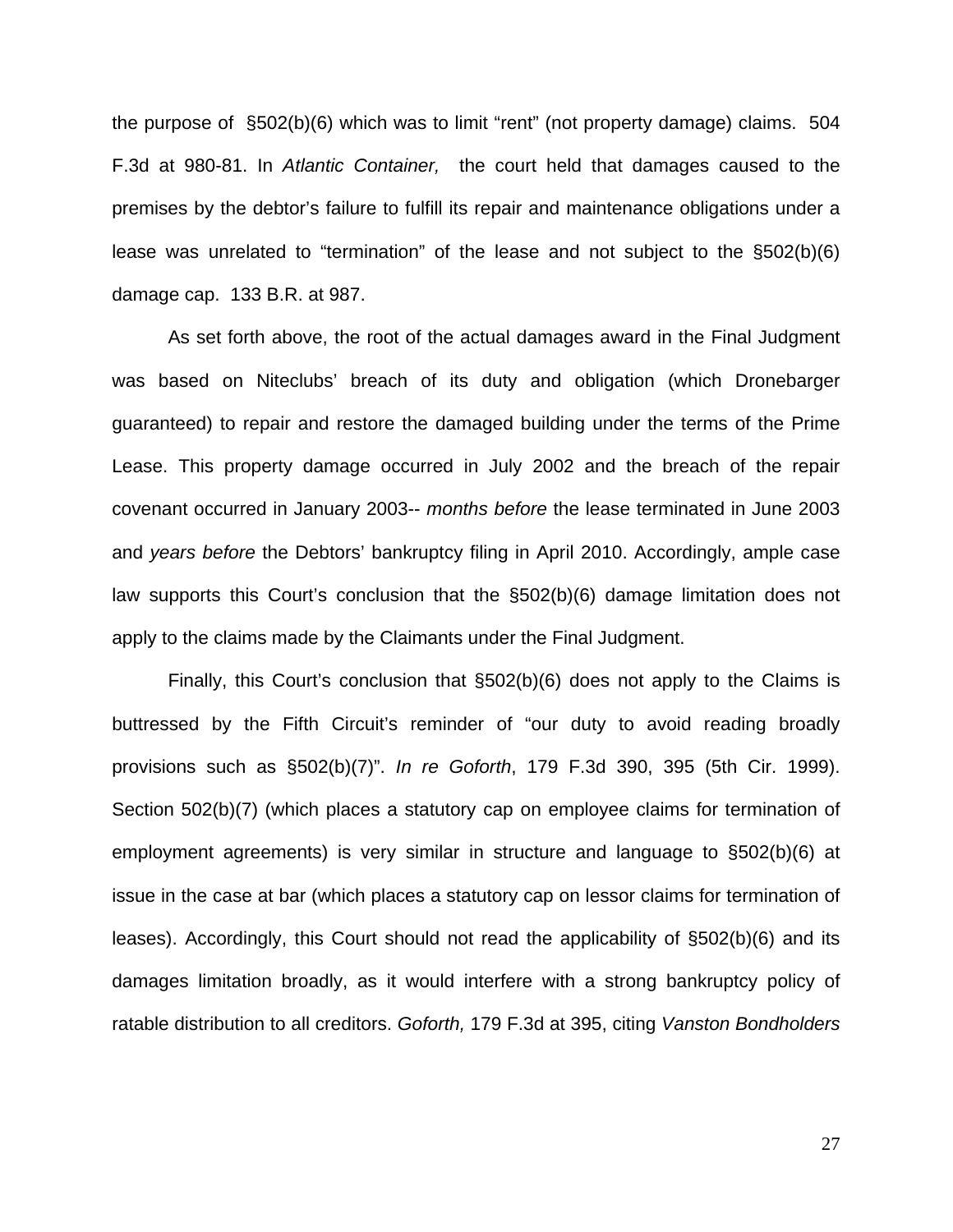*Protective Comm. v. Green,* 329 U.S. 156, 161 (1946)*; Haber Oil Co. v. Swinehart (In re Haber Oil Co.),* 12 F.3d 426, 435 (5th Cir. 1994).

 The Debtors strenuously argue that this Court should reach the same conclusion as the court did in *In re Mr. Gatti's, Inc.,* 162 B.R. 1004 (Bankr. W.D. Tex. 1994) and apply the cap of §502(b)(6) to Claimant's claims for property damage and breach of repair covenants. However, *Mr. Gatti's* is very distinguishable from our case based on its clear factual setting and holding.

 In *Mr. Gatti's,* the court was confronted with a lease that was "unexpired" (i.e, still in effect) at the time of the bankruptcy filing and had been "rejected" by the debtor during the bankruptcy under §365 of the Bankruptcy Code. There, the court was forced to address whether a lessor's claim for damages, based on breach of repair and maintenance lease covenants resulting from rejection of the lease, was subject to the cap of §502(b)(6). In sharp contrast, here there was and could be no rejection of the Prime Lease and corresponding SubLease under §365 of the Bankruptcy Code, as such leases had expired according to their terms on June 1, 2003--almost 7 years before the bankruptcy filing of the Debtors. *See* 11 U.S.C. §365(a) (providing for rejection of "unexpired" leases). Moreover, here the Debtors could not have rejected the Prime Lease and SubLease even if they had not expired, as the Debtors are not the lessee under such leases that would be entitled to reject the leases. *See* 11 U.S.C. §365(a) (providing for rejection of unexpired leases of the "debtor"). Indeed, the narrowness of the court's holding in *Mr. Gatti's* is demonstrated by its statement of the issue and conclusion of law-"Section 502(b)(6) limits a landlord's claim against the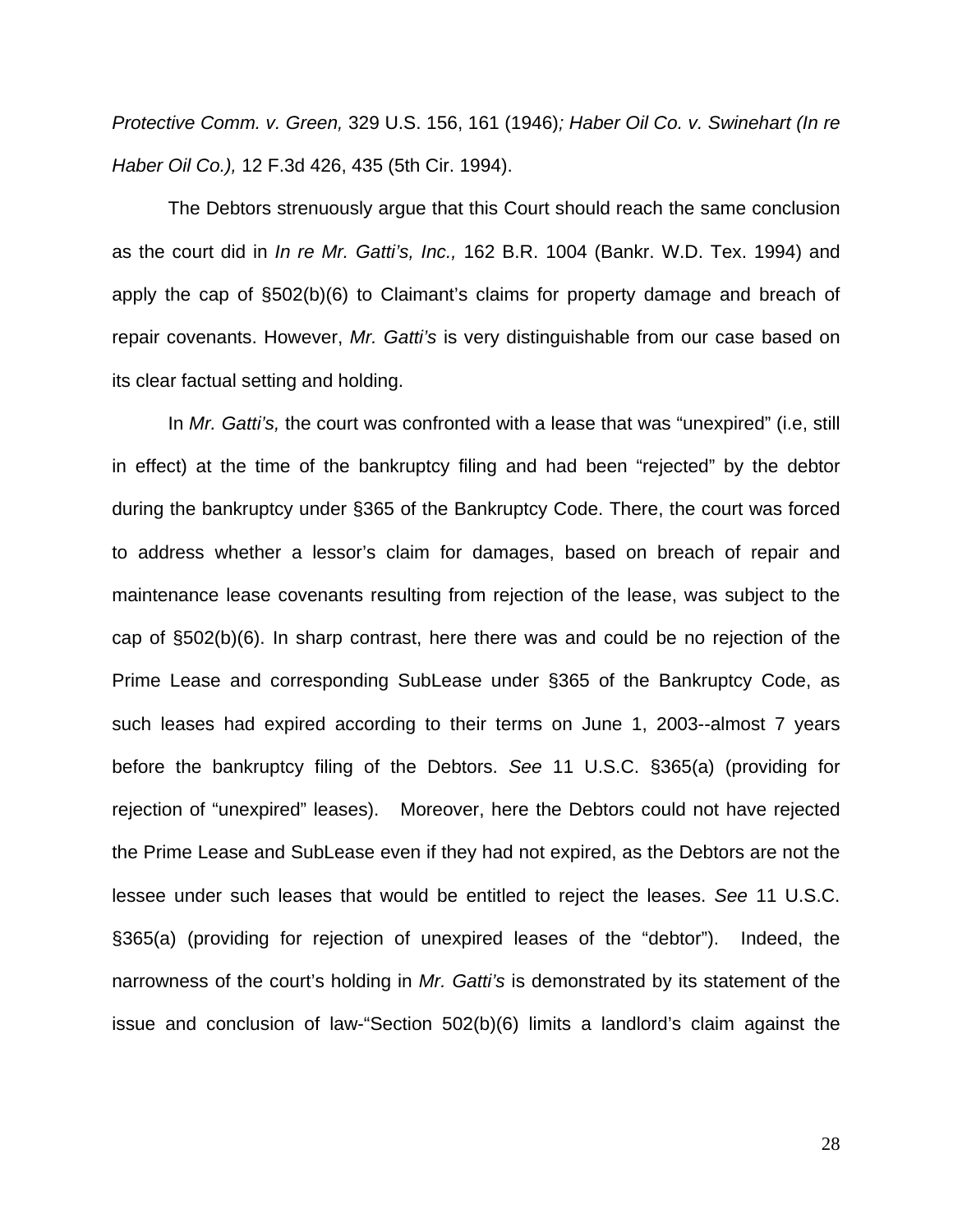bankruptcy estate once a debtor *rejects a previously unexpired lease* of real property" (emphasis added). 162 B.R. at 1007, 1013.

 Substantively, the court in *Mr. Gatti's* focused on the use of the terms "rejection" and "termination" in the Bankruptcy Code. The court ultimately concluded that "rejection" of an unexpired lease is, in a very real and practical sense, a "termination" of the lease by the debtor; and thus the rejection damages asserted by a lessor (including damages for failure to perform repair covenants) would be subject to the cap of §502(b)(6). 162 B.R. at 1012. The court in *Mr. Gatti's* did not hold that "termination" of a lease was the same as "rejection" of the lease. This distinction is important, as "termination" of a lease can occur prior to a bankruptcy case, as it did in our case when the Prime Lease and SubLease expired according to its stated term years before the bankruptcy.<sup>6</sup>

 The *Mr. Gatti's* court also reasoned that damages are "caused" by a tenant's "actual" non-performance of its lease obligations, and when a debtor "rejects" an unexpired lease, the debtor is rejecting its "future performance" of all of the covenants contained in the lease, including its obligation to repair and maintain the leased premises. *Id.* In the case at bar, the damages were "caused" in 2003 (years before the bankruptcy) when the lessee (Niteclubs) "actually" breached its obligation to repair and restore the building under the Prime Lease, and is not in any way linked to some "future performance" of the covenant by Niteclubs. In sum, the Court's decision in this case does not conflict with the holding or rationale of the court in *Mr. Gatti's*.

 $6$  Indeed, the Fifth Circuit has recognized the distinction, and has held that "rejection" of a lease is not the same as "termination" of a lease. *In re Austin Dev.*, 19 F.3d at 1082.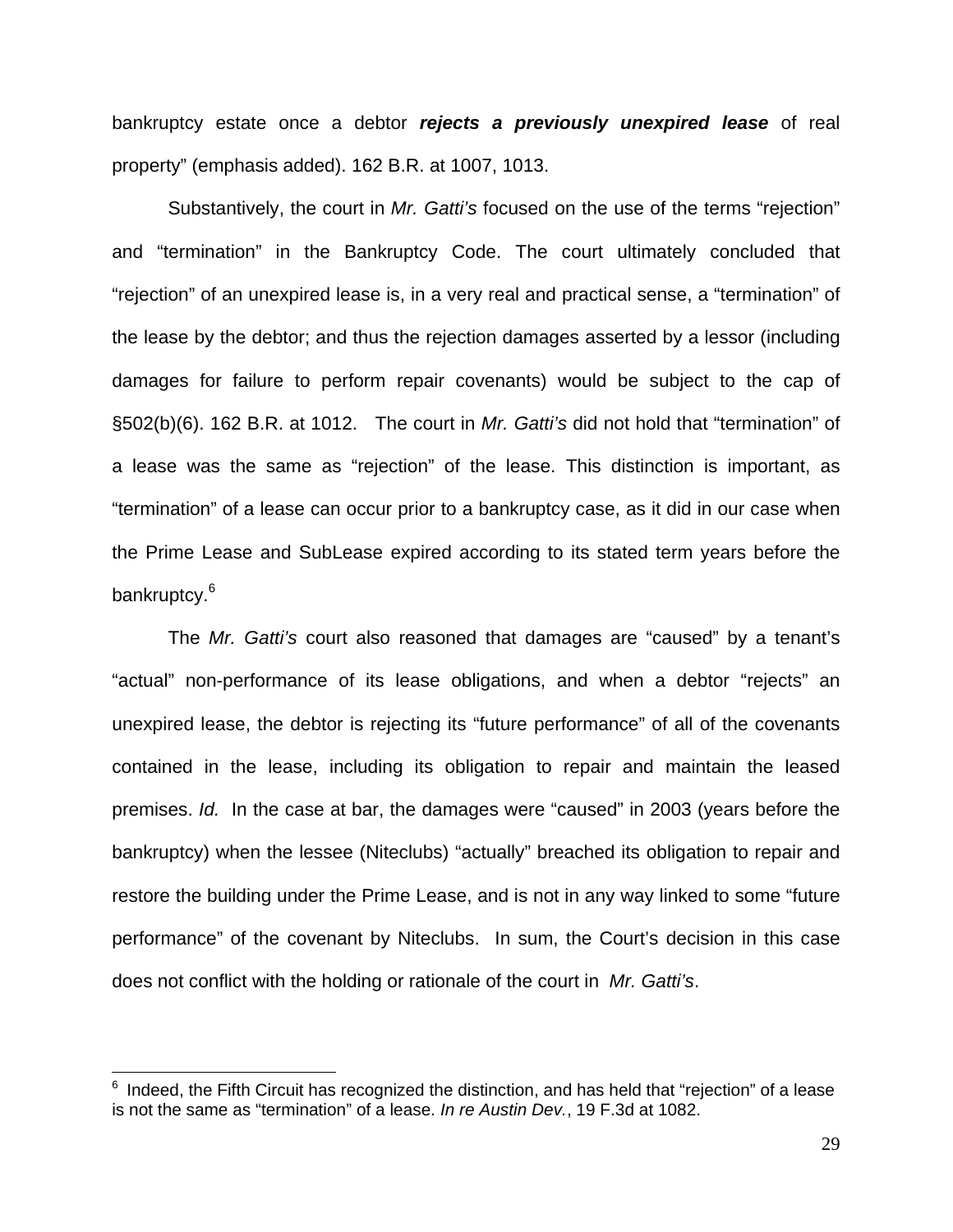The State Court also awarded Claimants their attorneys fees in the total amount of \$185,000 against Dronebarger and Niteclubs. According to the Final Judgment, the attorneys fees were reasonable and necessary and were awarded to Claimants as the prevailing party and for successful defense of declaratory judgment claims. The grounds set forth in the Final Judgment for such attorneys fees award included the contractual attorneys fees provisions in the SubLease and Guaranty, Chapter 38 of the Texas Civil Practices and Remedies Code (which deals with breach of contract), and Chapter 37 of the Texas Civil Practices and Remedies Code (which deals with declaratory relief). In their state court pleadings, Claimants sought recovery of their attorneys fees under the Sublease and §38.001 of the Texas Civil Practices & Remedies Code, and declaratory relief. Finally, the Final Judgment awarded Claimants pre-judgment interest at \$34.38 per day from May 5, 2003 through the date of the Final Judgment on December 18, 2009, post-judgment interest at 5% per annum, and all taxable costs.

 The attorneys fees award in the Final Judgment was based on Claimant's successful pursuit of the underlying actual damage claim and declaratory relief claim. The record does not demonstrate that the attorneys fees award were damages resulting from "termination" of the Prime Lease or corresponding SubLease. The attorney fees were awarded for successful recovery of the actual damages of \$251,000 and are based on the breach of contract (leases and guaranty). This Court has already found that the actual damages in the Final Judgment are not subject to the cap of §502(b)(6), and thus the attorneys fees award, which is derivative of the actual damage award, are not limited by §502(b)(6).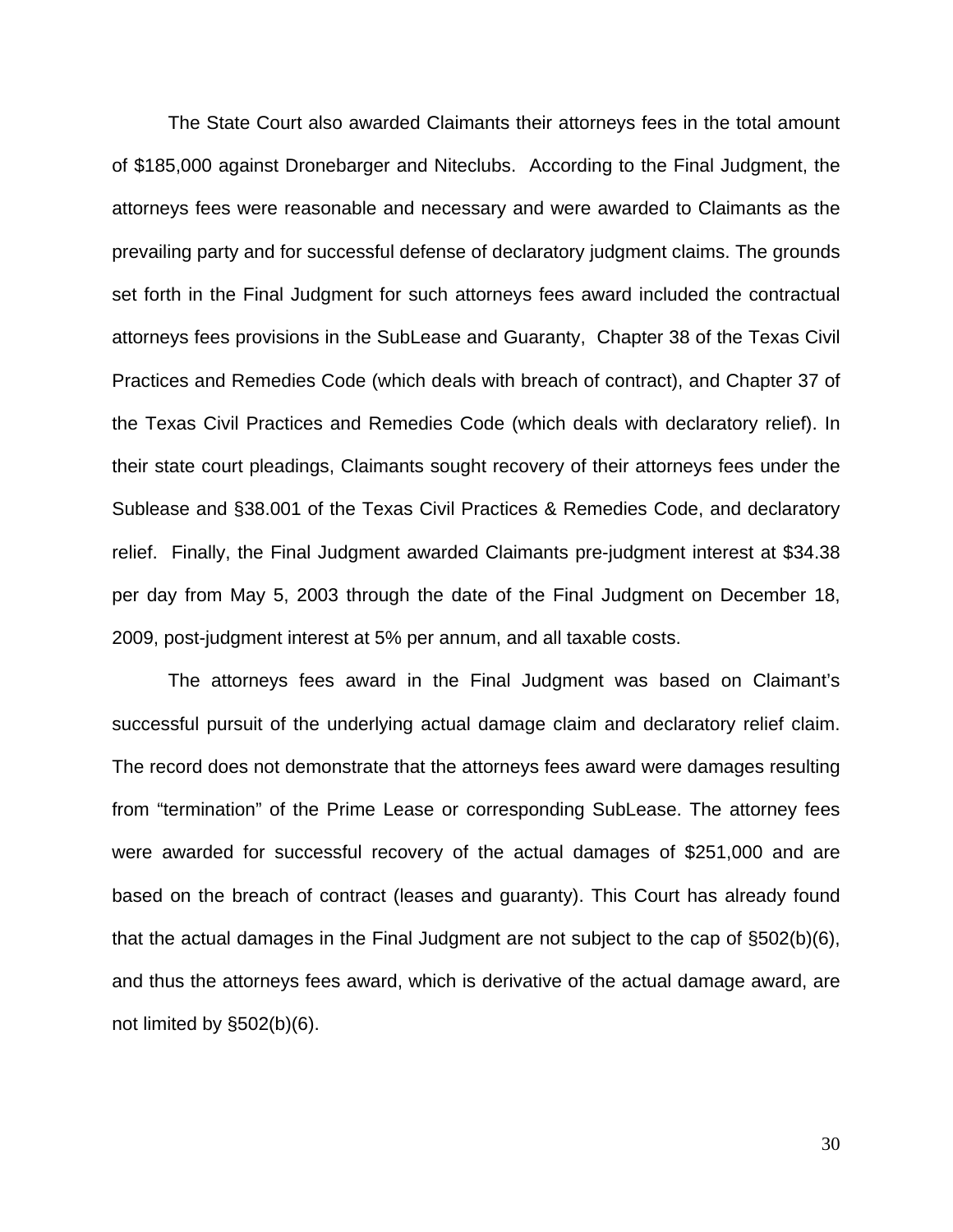The attorneys fees were also awarded to Claimants in the Final Judgment for successful pursuit and defense of the declaratory judgment claims in State Court. Such declaratory relief claims are not damages, and furthermore the declaratory relief was not requested as a result of "termination" of the Prime Lease and corresponding SubLease. Since the attorneys fees are also derivative of the declaratory relief granted in the Final Judgment, they are not subject to the cap of §502(b)(6).

 Accordingly, the Court concludes that §502(b)(6) does not apply or cap the attorneys fees award to Claimants in the Final Judgment, as the attorneys fees are not "damages resulting from the termination" of the leases under §502(b)(6). *See generally Travelers Cas.& Sur. Co. v. Pac. Gas & Electric Co.*, 549 U.S. 443, 449-50 (2007) (noting that since creditor's claims for attorneys fees had nothing to do with "damages resulting from the termination of a lease" under §502(b)(6), the attorneys fees claim must be allowed unless the claim was unenforceable under §502(b)(1)). Similarly, since the pre-judgment and post-judgment interest awards in the Final Judgment are derivative of the actual damage award which the Court has found is not subject to the cap of §502(b)(6), the Court concludes the interest award is not subject to reduction by  $$502(b)(6)$ .

 In sum, for any or all of the foregoing reasons, the Court holds that the claims of Claimants represented by the Final Judgment are not claims for damages "resulting from the termination" of a lease of real property under §502(b)(6). Accordingly, such claims are not subject to the limitation or cap provided by §502(b)(6)(A) and (B).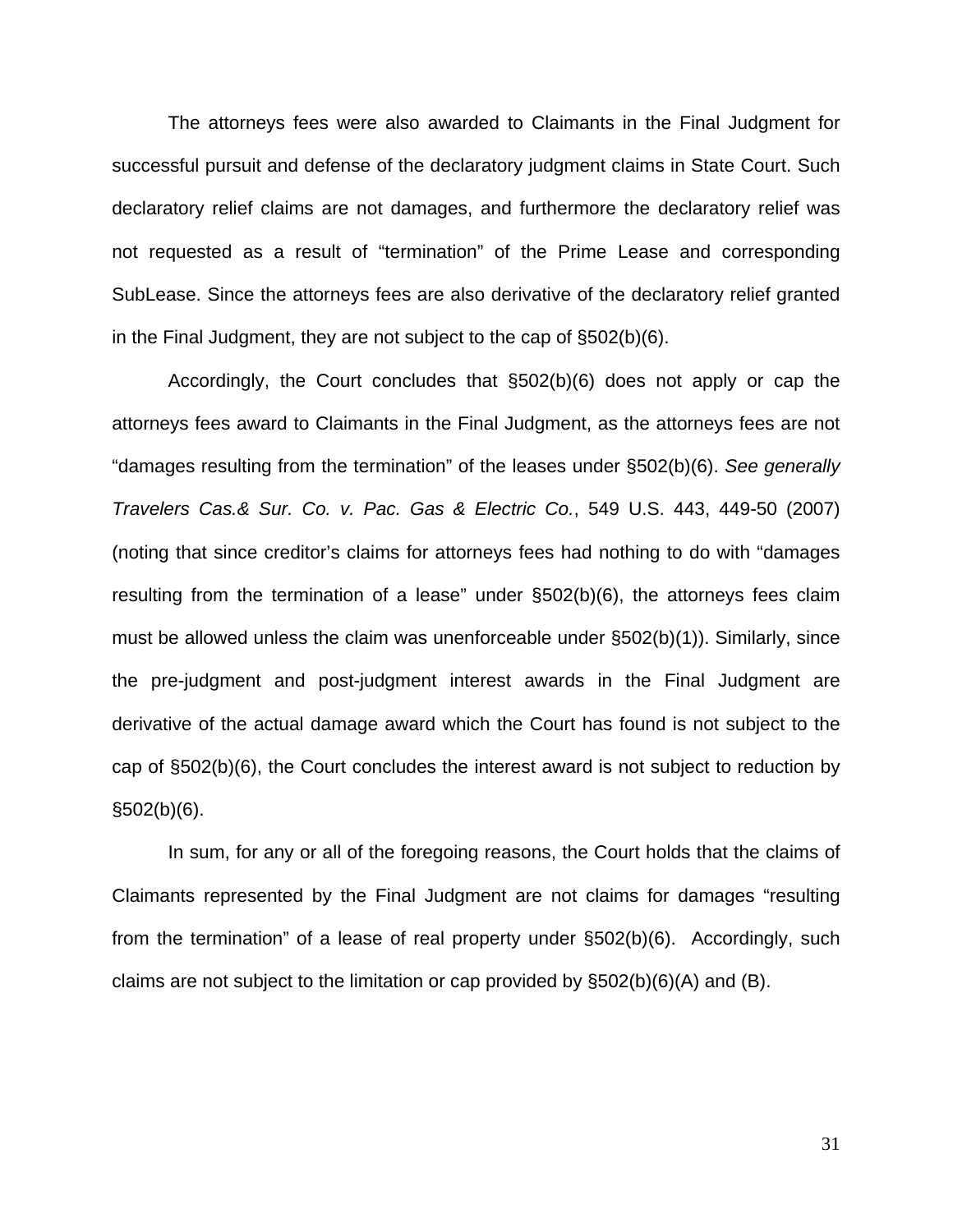### **4. Does §502(b)(6) Apply to a Debtor-Guarantor of a Lease?**

 Claimants also argue that §502(b)(6) does not apply to their Claims because here the Debtor (Dronebarger) is a *guarantor* of lease obligations, rather than a lessee under a lease. In support, Claimants cite to the Fifth Circuit decision of *In re Goforth*, 179 F.3d 390, 394-95 (5th Cir. 1999), as well as other cases such as *In re Danrik, Ltd.*, 92 B.R. 964, 972 (Bankr. N.D. Ga. 1988). Claimants argue that the Debtor (Dronebarger) was not a party to a lease with Claimants, rather the Debtor was a guarantor of the obligations of Niteclubs, which was the lessee and sublessee under the SubLease and corresponding Prime Lease. Further, Claimants argue that the Final Judgment entered against the Debtor Dronebarger was entered against him in his capacity as a guarantor of lease obligations under the Guaranty, not as a result of any lease with him individually.<sup>7</sup> To thin-slice Claimants' argument, it could simply be stated—Claimants' claims against the Debtor are not based on a "lease" under §502(b)(6); instead their claims are based on a "guaranty".

 Although Claimants are clearly correct in their factual assertions in this regard— Debtor Dronebarger was indeed a guarantor of and not a lessee under the SubLease and corresponding Prime Lease, and the Final Judgment was rendered against him as a guarantor of (not lessee under) such leases—it is not clear that §502(b)(6) does not apply to the claims because the Debtor is liable as a guarantor under the Guaranty.

 The primary legal authority relied upon by Claimants for its argument is the Fifth Circuit case of *Goforth.* 179 F.3d at 390. There, the Fifth Circuit addressed the claim of an employee (Hall) that was asserted against the individual bankruptcy estate of the

 $<sup>7</sup>$  It may be noted that the Guaranty executed by Dronebarger provides that Dronebarger's</sup> liability under the Guaranty "shall not be limited" by section 502(b)(6) of the Bankruptcy Code.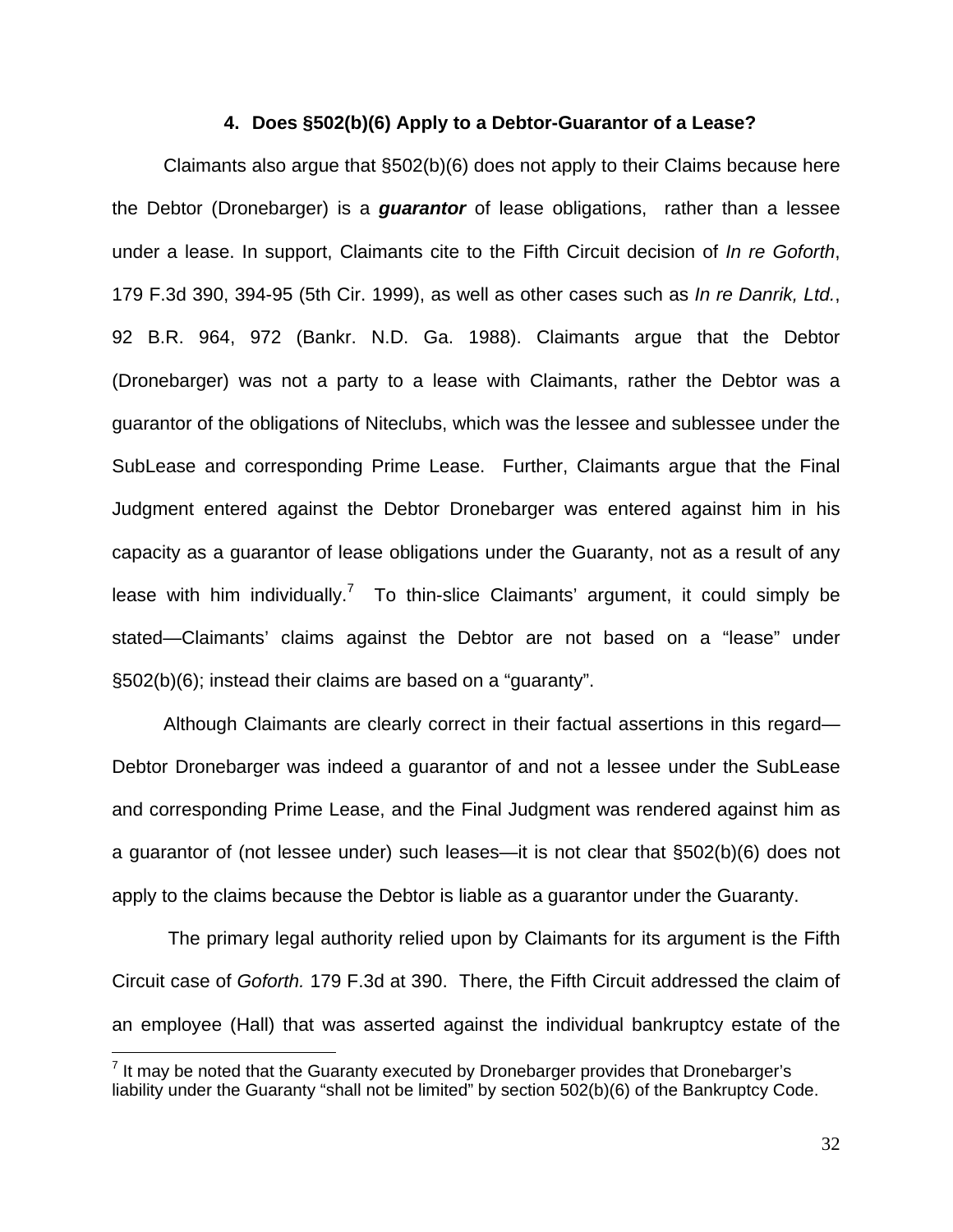president (Goforth) of a corporate employer (Teleometrics). The parties stipulated that part of the claim of Hall at issue derived from an employment agreement. The employee Hall had obtained an arbitration award and state court judgment against the employer Teleometrics and the debtor Goforth jointly and severally. Hall's judgment against the debtor individually was not based on a guaranty of the employer Teleometrics' obligations under the employment agreement, and instead appears to have been based on some other theory of wrongful termination liability. 179 B.R. at 391-93.

 The debtor in *Goforth* argued that Hall's claim against his individual bankruptcy estate should be limited (or capped) under  $\S502(b)(7)$  of the Bankruptcy Code.<sup>8</sup> As noted above, §502(b)(7) is very similar in structure and language to §502(b)(6) at issue in the case a bar. In pertinent part, §502(b)(7) places a cap (or limit) on a "claim by an employee for damages resulting from the termination of an employment contract". Similarly, §502(b)(6) places a cap (or limit) on a "claim of a lessor for damages resulting from termination of a lease of real property". The lower courts in *GoForth*, which found that §502(b)(7) did not apply to Hall's claim against the debtor, had read into the §502(b)(7) the requirement that the claimant (Hall) must be an employee "of the debtor". Accordingly, the lower courts reasoned that since the claimant Hall was not an employee of the debtor Goforth (Hall was an employee of Teleometrics), §502(b)(7) and its damages cap did not apply to the claim. 179 B.R. at 393.

 In *Goforth*, the Fifth Circuit acknowledged that the "plain language" of the statute supported the debtor's position, and that the language of §502(b)(7) does not state that

<sup>8</sup> The Debtors argue that *Goforth* is completely inapplicable to this case, because in *Goforth* the debtor was not in bankruptcy and thus no claim was being made against a bankruptcy estate. This is simply not accurate, as the individual debtor in *Goforth* was in his own individual bankruptcy proceeding and the claim was litigated in such individual bankruptcy proceeding. 179 B.R. at 392.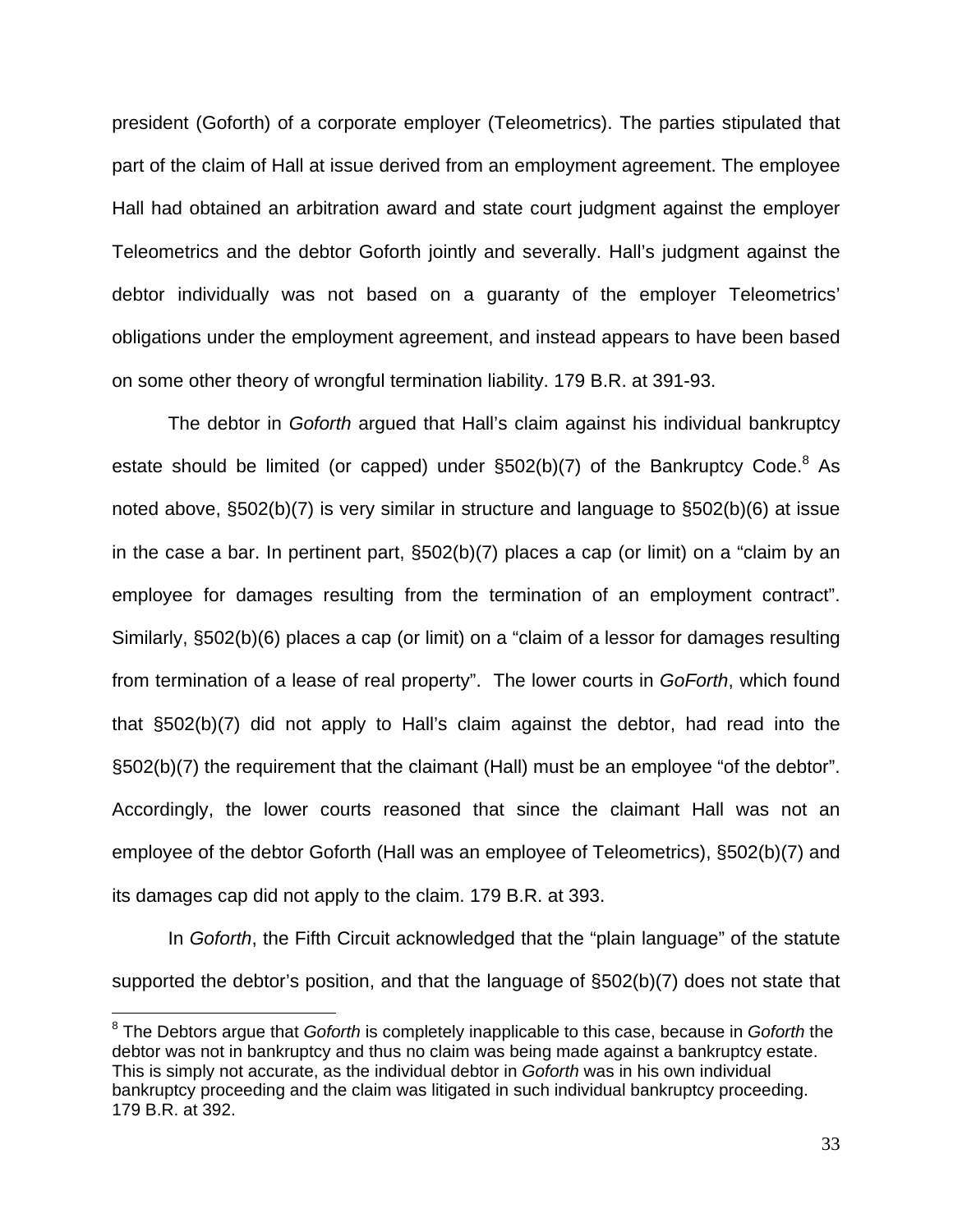it applies only when the debtor (Goforth) is the actual employer of the claimant (Hall). Notwithstanding this acknowledgment, in *Goforth* the Fifth Circuit ultimately held that §502(b)(7) did not apply to limit the claim of the claimant Hall against the debtor. 179 B.R. at 393, 395. The Fifth Circuit stated " a state court judgment …finding that Goforth is jointly and severally liable for amounts due under two agreements, only one of which was an employment agreement, does not entitle Goforth to take advantage of the limitation of §502(b)(7). Goforth was not Hall's employer, and is more like a guarantor". 179 B.R. at 395.

 This statement of the Fifth Circuit seems to fit neatly into the factual setting of the case at bar—Debtor Dronebarger is jointly and severally liable under a state court judgment and is a guarantor. Of course, since the Fifth Circuit in *Goforth* was addressing the applicability of §502(b)(7) (and not §502(b)(6) which governs our case), and the debtor Goforth was not in fact a guarantor, the Fifth Circuit's statement as applied to our case could be considered dictum. However, it is very strong dictum, for the following reasons.

 First, the grammatical structure of §502(b)(7) and §502(b)(6) are virtually identical.<sup>9</sup> The Fifth Circuit and lower courts in *Goforth* interpreted the language of §502(b)(7) as requiring that the debtor be the "employer" of the claimant employee to obtain the benefit of the damage limitation of §502(b)(7). This interpretation fits tidily into §502(b)(6) as well, which in turn would require that the debtor be the "lessee" of the

<sup>&</sup>lt;sup>9</sup> Indeed, the Fifth Circuit in *Goforth* noted that §502(b)(6) is a "comparable provision" to §502(b)(7). 179 B.R. at 394-95 (citing *In re Danrik, Ltd*., 92 B.R. 964, 972 (Bankr. N.D. Ga. 1988)). Further, the legislative history of §502(b)(7) demonstrates that it was intended to "track…the landlord limitation on damages provision" of §502(b)(6). H. Rep. No. 595, 95th Cong. 1st Sess. 354 (1977); S. Rep. No. 989, 95th Cong. 2d Sess. 64-5 (1978); see also *Johnson v. Beck (In re Johnson),* 117 B.R. 461, at 467-68 (Bankr. Minn. 1990).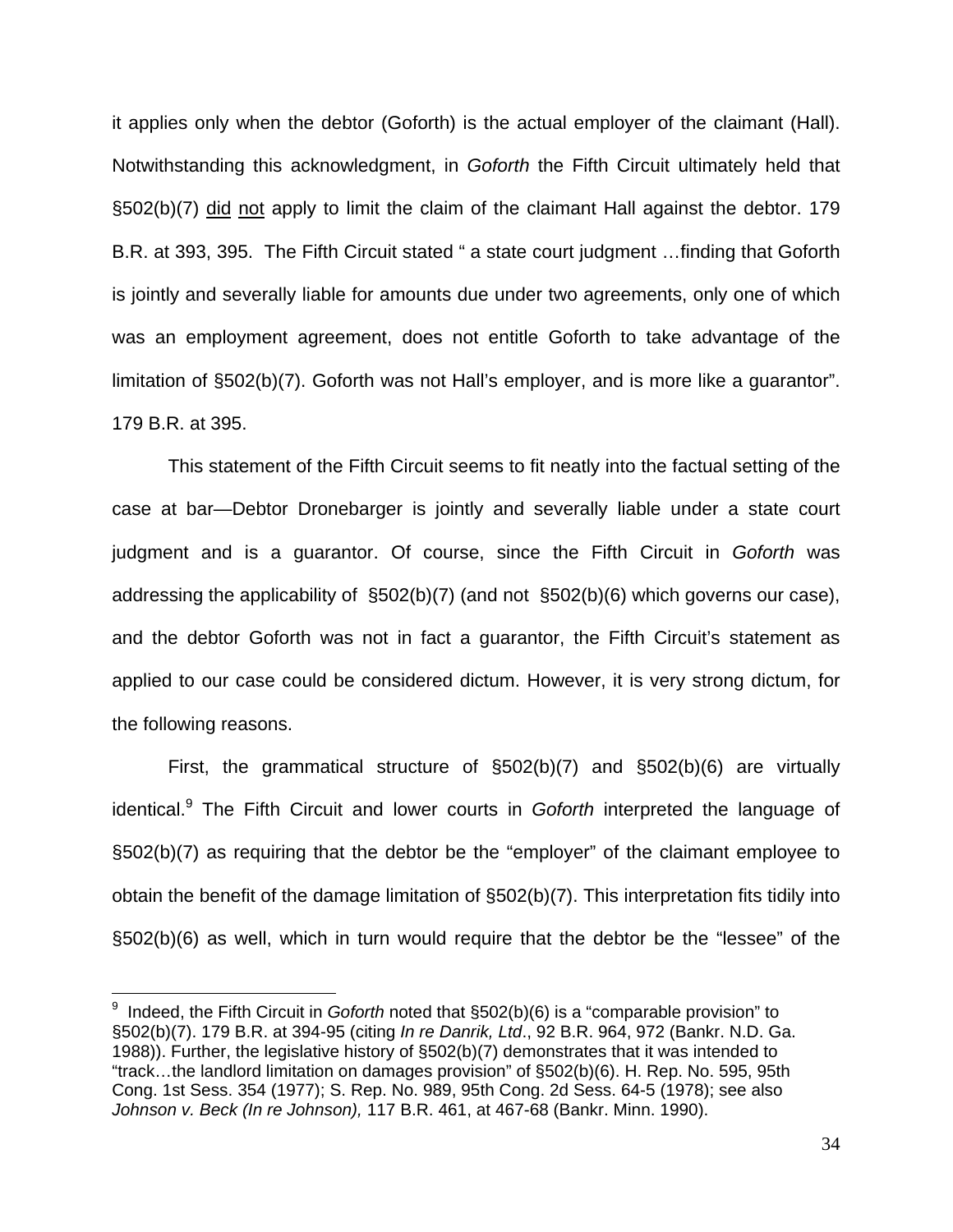claimant lessor to obtain the benefit of the damage limitation of §502(b)(7). Here the Debtor Dronebrger was clearly not the lessee, Niteclubs was the lessee.

 Second, the Fifth Circuit stated repeatedly in *Goforth* that the debtor was "similar" to or "more like" a guarantor, since the debtor was responsible for damages that are not recoverable from the corporate employer. The Fifth Circuit also relied heavily on the reasoning in *Johnson v. Beck (In re Johnson),* 117 B.R. 461, 470 (Bankr. Minn. 1990), which squarely held that a guarantor is not entitled to the damage limitation of §502(b)(7). 179 B.R. at 395. Here, Debtor Dronebarger is clearly a guarantor, and is responsible for damages that may not be recoverable from the corporate lessor (Niteclubs).

 Third, the Fifth Circuit in *Goforth* found support for its decision in the case of *In re Danrik, Ltd*., 92 B.R. 964, 972 (Bankr. N.D. Ga. 1988). In *Danrik*, the court held that §502(b)(6) did not apply to limit the claims of a landlord-lessor against a guarantordebtor—which is essentially the same facts and the identical statutory provision present in our case.

 Fourth, the Fifth Circuit in *Goforth* recognized that there was contrary authority that many courts had held that the damage cap of §502(b)(7) and §502(b)(6) did apply to debtor-guarantors—yet the Fifth Circuit still held that the damage cap of §502(b)(7) did not apply to a guarantor-like debtor. 179 B.R. at 395.

 Finally, in reaching its conclusion that §502(b)(7) did not apply to a guarantor-like debtor in *Goforth*, the Fifth Circuit stated that it was "mindful of our duty to avoid reading broadly provisions such as §502(b)(7)" for bankruptcy policy reasons. 179 B.R. at 395 (citations omitted). Here, the statutory provision at issue in our case (§502(b)(6)) serves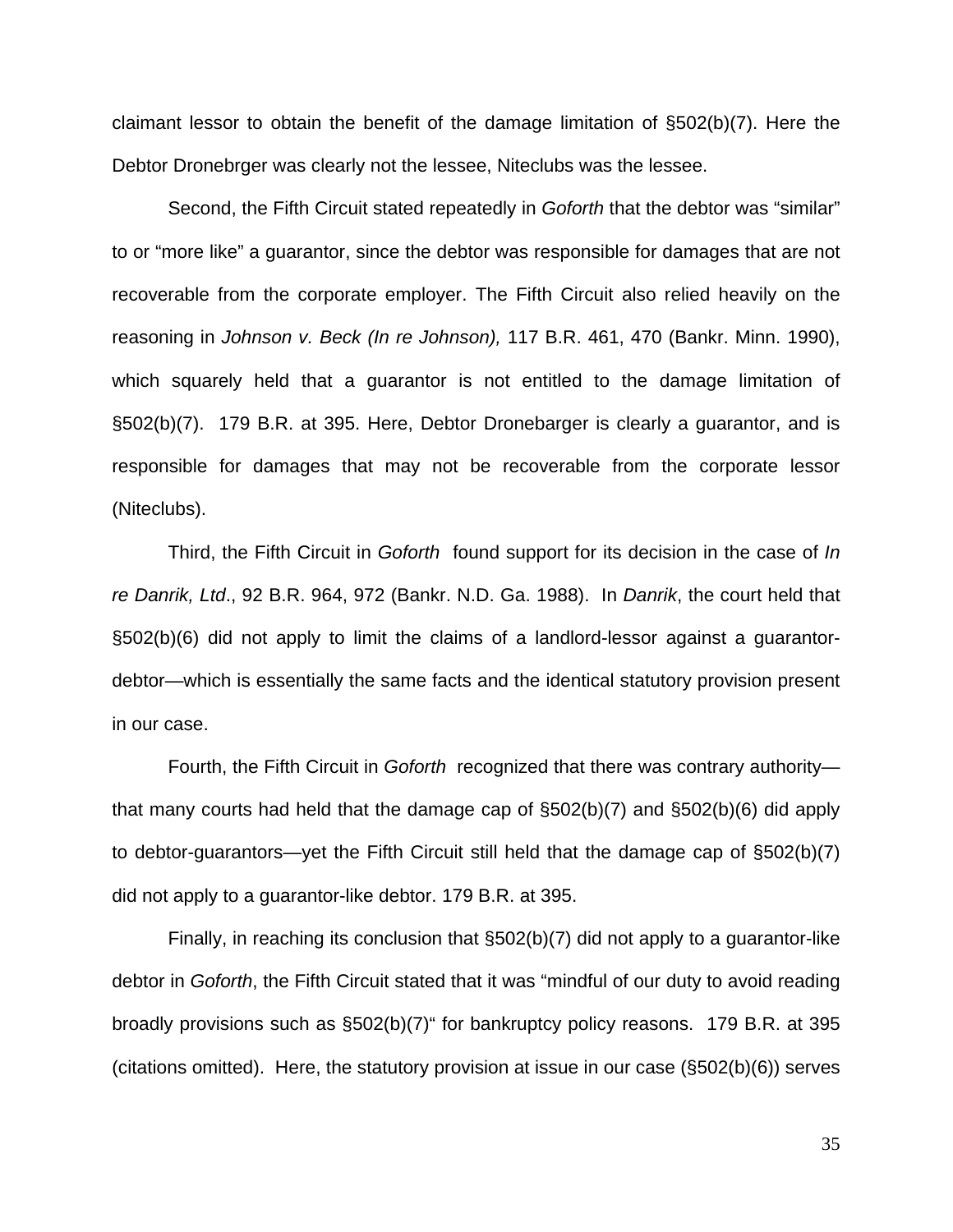a similar purpose to §502(b)(7), as they both limit claims to which a creditor would otherwise be entitled. Thus it can be forcefully argued that §502(b)(6) should not be broadly construed and made applicable to a debtor-guarantor like the Debtor Dronebarger in our case.

 Thus, this Court is convinced that if in 1999 (the year that *Goforth* was decided), the Fifth Circuit had addressed our issue—i.e., whether a guarantor-debtor of a lease was entitled to limit termination damage claims under §502(b)(6)—it would have concluded that §502(b)(6) did not apply. The Court will briefly examine whether anything in the statute or governing case law has changed with respect to  $\S502(b)(6)$  in the last 12 years since *Goforth* was decided by the Fifth Circuit. Sections 502(b)(6) and 502(b)(7) of the Bankruptcy Code have not been amended since 1999. *Goforth* has not been overturned (or even criticized) by the Fifth Circuit since the decision was issued. Neither the Fifth Circuit nor the United States Supreme Court has addressed the issue regarding whether the damage caps of §502(b)(6) (or §502(b)(7) for that matter) applies to a guarantor-debtor.

 However, the Debtor urges this Court to follow a Texas bankruptcy court's decision that post-dated *Goforth*, and apply §502(b)(6) to limit claims against a debtorguarantor like Dronebarger.<sup>10</sup> *In re Lincoln*, No. 05-14396 (Bankr. W. D. Tex. June 26, 2006) (unpublished).

 In *Lincoln*, the court held that a debtor-guarantor was entitled to apply the damage limitation of §502(b)(6) to a lessor's claim based on the facts presented.

<sup>&</sup>lt;sup>10</sup> The Debtors also cite other cases for the proposition that  $\S502(b)(6)$  applies to limit claims against a debtor-guarantor of a lease. However, many of these cases were decided before *Goforth* (where the Fifth Circuit recognized there was contrary authority)*,* and in any event are not binding precedent.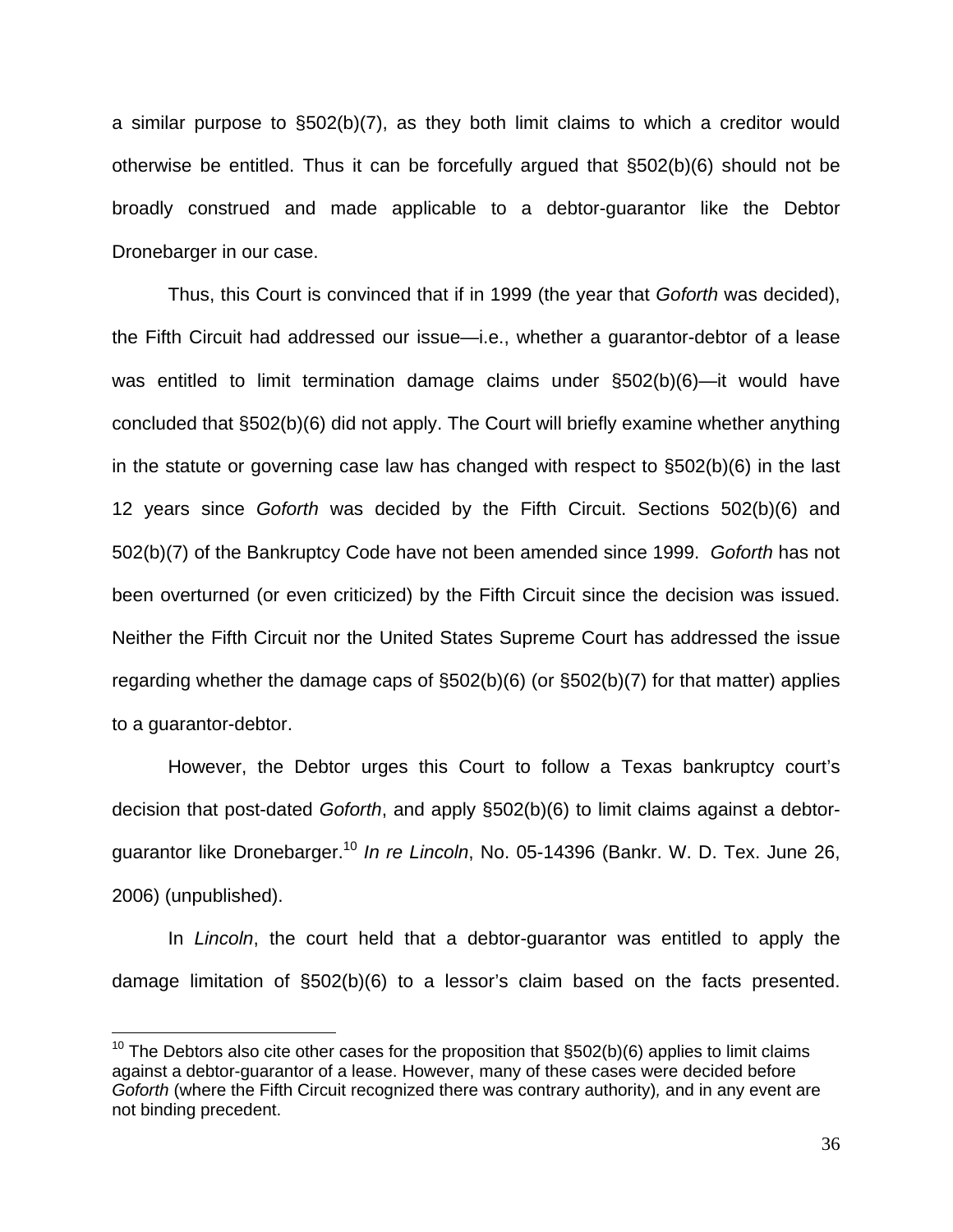However, in *Lincoln*, the debtor was in chapter 13 and was proposing to pay a "minimal dividend" to unsecured creditors. The court based its decision in part on the legislative policy of §502(b)(6)—to not permit a landlord a claim so large that it would prevent other general unsecured creditors from recovering a dividend from the estate. *Lincoln* at pp. 2, 5. The *Lincoln* court also recognized that the *Danrik* decision (which held that the damage limitation of §502(b)(6) did not apply to a debtor-guarantor of a lease), was based on a distinguishable situation where the debtor-guarantor was paying all other creditors in full under its plan of reorganization. *Lincoln* at p. 8 (citing *Danrick* , 92 B.R. at 967). The *Lincoln* court also concluded that the lessor's claim, if allowed and not limited by §502(b)(6), would be "burdensome" on other creditors in the Chapter 13 bankruptcy case as it would unduly "dwarf" other unsecured creditors' claims. *Lincoln* at p. 10. Thus, on a bankruptcy policy and factual basis presented in *Lincoln*—where the lessor's damages claims would significantly dilute distribution to unsecured creditors- the court applied the damages cap of §502(b)(6) to limit the lessor's claim against the guarantor-debtor. *Lincoln* at p. 10.

 These are not the facts in our case, and the bankruptcy policy implications relied upon by the *Lincoln* court are not present here. According to the Debtors' Chapter 11 Plan of Reorganization and Disclosure Statement currently on file with the Court, the Debtors propose to pay unsecured creditors 100% of their claims even if the Claimants' claims are allowed in full. Apparently, the party that would benefit from applying the §502(b)(6) damages cap in our case would not be other creditors, it would be the Debtors. Thus, the economic and policy concerns which drove the court in *Lincoln* to apply the §502(b)(6) cap to a guarantor-debtor do not appear to exist in this case.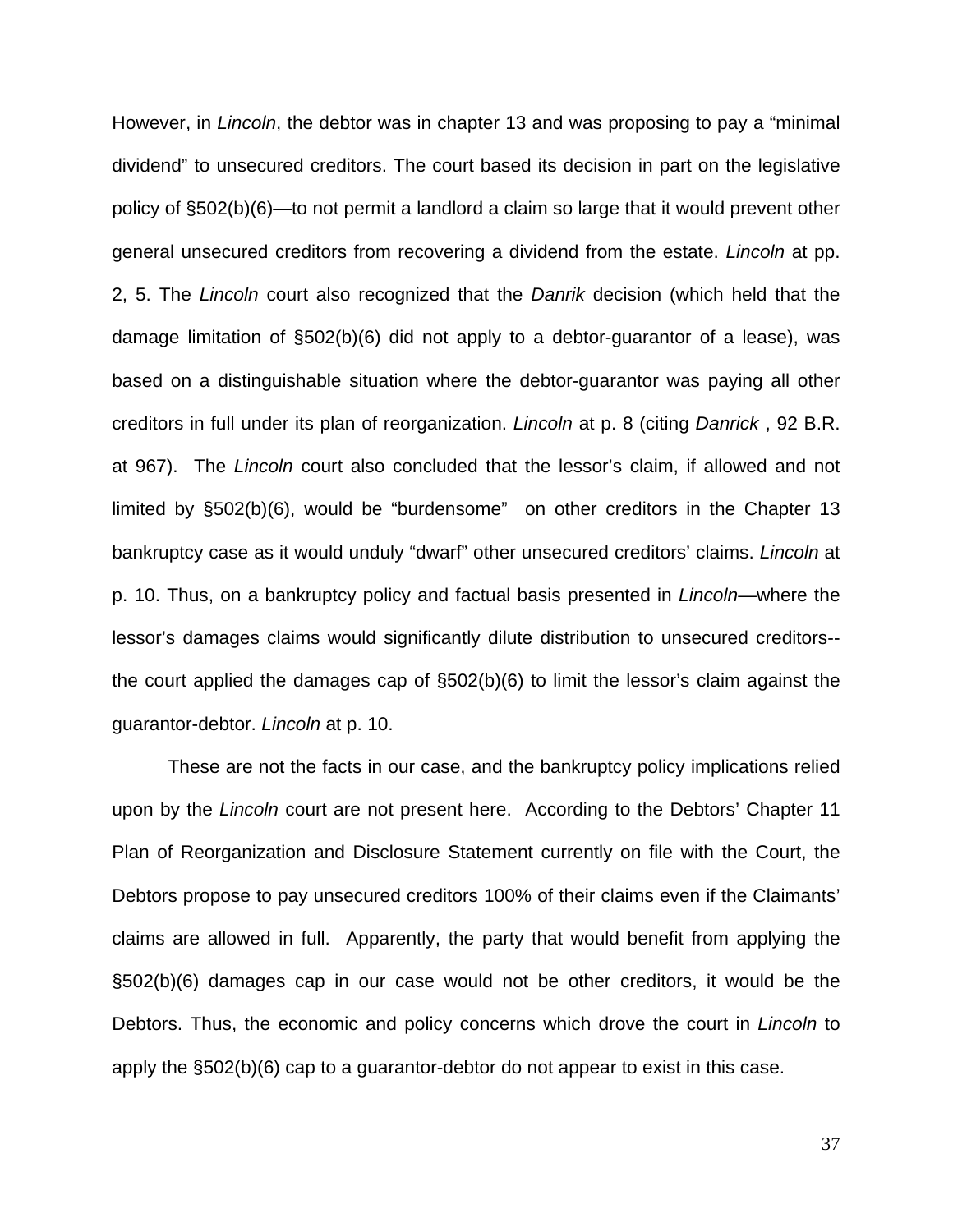The court's decision in *Lincoln* was also based on the "plain language" of the statute—i.e., §502(b)(6) does not limit its application to a debtor that is a "lessee". This Court might well agree with and follow this interpretation, if it were writing on a completely clean slate and presented with a factual setting like that in *Lincoln*. However, this Court is not writing on a completely clean slate. *Goforth* took an almost identical provision of the same statute (§502(b)(7))--recognized the "plain meaning" rule—and held that the damage cap did not apply to a guarantor-like debtor. In addition, the bankruptcy policy behind the §502(b)(6) limitation on a damages claim by a lessor do not appear to be served by applying the limitation to this Debtor's case (like they were in *Lincoln*).

 The *Lincoln* court aptly phrased the question and answer as follows: *"Does this (the decision in Goforth) mean that the 5th Circuit would therefore apply its §502(b)(7) rationale to a debtor-guarantor in a §502(b)(6) case? We really do not know"* (added). This Court does not "really know" how the Fifth Circuit would rule if presented with the issue in our case. But for the reasons set forth above, and based on the facts of our particular case, this Court believes that the Fifth Circuit would not apply the damage cap of §502(b)(6) to the claims of Claimants against the Debtor, as guarantor.

 Accordingly, in the event that the damages sought by Claimants against the Debtor are determined to be "resulting from termination" of a lease, the Court alternatively holds that §502(b)(6) still does not apply to bar or limit the damages sought by Claimants against the Debtor as a guarantor.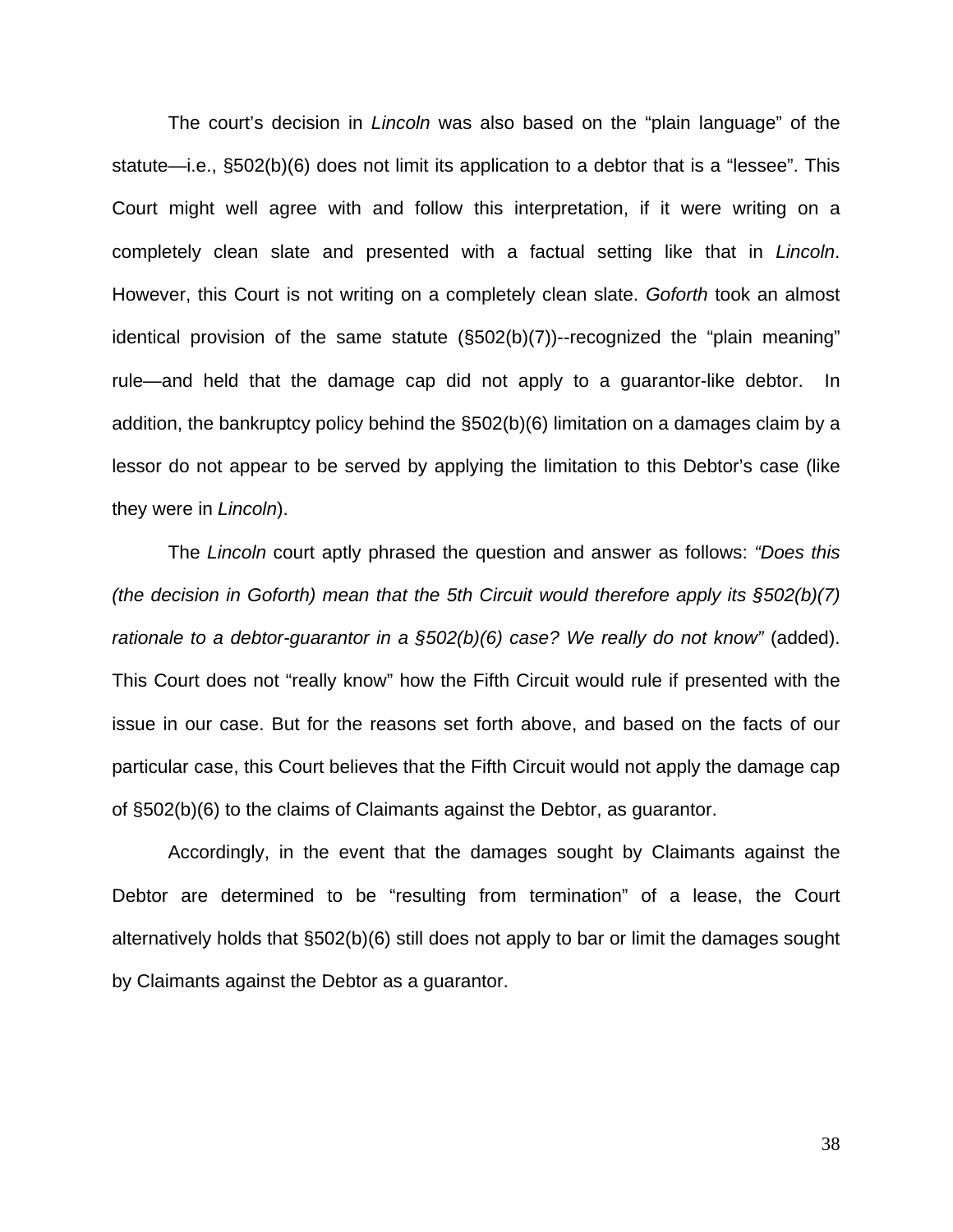#### **III. CONCLUSION**

 In conclusion, the Court holds that the claims of Claimants represented by the Final Judgment are not claims "of a lessor for damages resulting from the termination of a lease of real property" within the scope of §502(b)(6). The Court makes such holding on three alternative grounds—the Debtors have not met their burden of proof; the claims represented by the Final Judgment are not damages resulting from the "termination" of a lease; and §502(b)(6) does not apply, based on the facts in this case, to the Debtor since he is a guarantor of a lease. As the claims of Claimants do not fall within the scope of §502(b)(6), they are not subject to the damage limitation (or cap) provided by §502(b)(6)(A) and (B). Accordingly, the Debtors' objections to the Proofs of Claim based upon §502(b)(6) are denied.

 The Court also holds that Claimants are entitled to only one recovery (or one satisfaction) from the Debtors' bankruptcy estate on their two Proofs of Claim which are based on the Final Judgment. Accordingly, the Debtors' objections that the Proofs of Claim are duplicative are granted to this extent.

 Finally, the Court makes no ruling regarding the substantive validity of the underlying claims of Claimants against the Debtor that is represented by the Final Judgment of the State Court. The Debtor has appealed the Final Judgment and the appeal apparently remains pending in the State Court judicial system. None of the Court's findings or conclusions herein shall be binding upon or have any preclusive effect in the State Court judicial system. However, the Final Judgment is and will be entitled to full faith and credit in this Court, unless and until such Final Judgment is reversed on appeal.